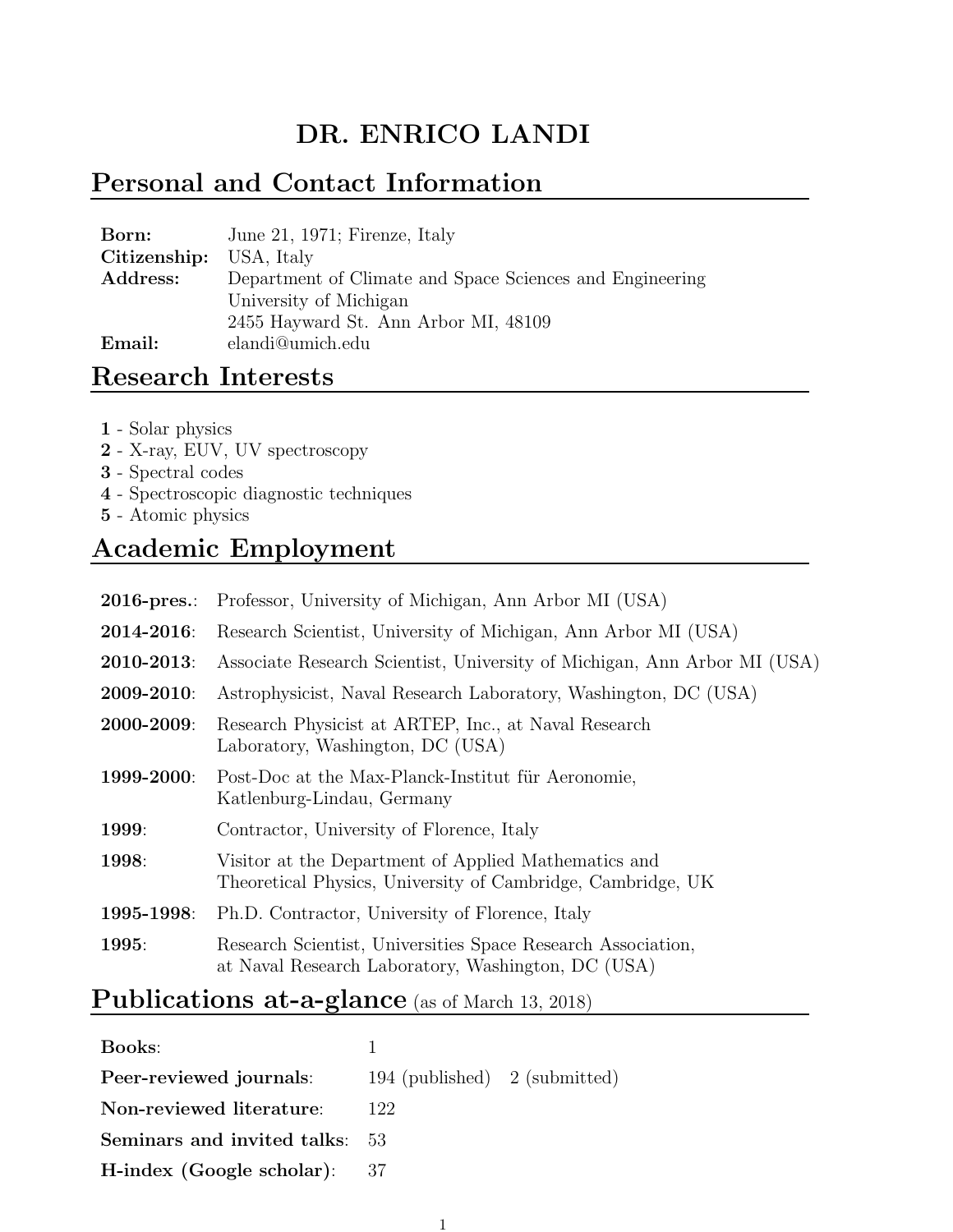### Awards

- 2014 University of Michigan Research Faculty Achievement Award
- 2012 UM/CoE Kenneth M. Reese Outstanding Research Scientist Award
- 2010 UK Royal Astronomical Society Group Achievement Award for Geophysics
- 2007 NASA Group Achievement Award

### Grants awarded

|          | Total amount awarded                                                  | NASA, NSF, US Air Force | \$8.5M                                                                 |  |
|----------|-----------------------------------------------------------------------|-------------------------|------------------------------------------------------------------------|--|
|          | Awarded as PI                                                         | NASA, NSF               | \$2.6M                                                                 |  |
|          |                                                                       |                         | <b>NASA</b> contracts awarded: (since 2001, first year of eligibility) |  |
| 1.<br>2. | W10,232                                                               |                         |                                                                        |  |
| 3.       | NNH04AA12I<br>NNG04ED07P                                              |                         |                                                                        |  |
| 4.       | NNH06CD24C                                                            |                         |                                                                        |  |
| 5.       | NNG06EA14I                                                            |                         |                                                                        |  |
| 6.       | NNH07AG63I                                                            |                         |                                                                        |  |
| 7.       | NNX08AG46G                                                            |                         |                                                                        |  |
| 8.       | NNX10AM17G                                                            |                         |                                                                        |  |
| 9.       | NNX10AQ58G                                                            |                         |                                                                        |  |
| 10.      | NNX11AC20G                                                            |                         |                                                                        |  |
| 11.      | NNX11AC20G-S01                                                        |                         |                                                                        |  |
| 12.      | NNX13AG22G                                                            |                         |                                                                        |  |
| 13.      | NNX13AG25G                                                            |                         |                                                                        |  |
| 14.      | NNX13AG54G                                                            |                         |                                                                        |  |
| 15.      | NNX15AB73G                                                            |                         |                                                                        |  |
| 16.      | NNX15AF33G                                                            |                         |                                                                        |  |
| 17.      | NNX15AF25G                                                            |                         |                                                                        |  |
| 18.      | NNX16AH01G                                                            |                         |                                                                        |  |
| 19.      | NNX17AD37G                                                            |                         |                                                                        |  |
| 20.      | Sunrise                                                               |                         |                                                                        |  |
|          | <b>NSF</b> contracts awarded: (since 2010, first year of eligibility) |                         |                                                                        |  |
| 1.       | AGS-1154443                                                           |                         |                                                                        |  |
| 2.       | AGS-1255704                                                           |                         |                                                                        |  |
| 3.       | AGS-1322543                                                           |                         |                                                                        |  |
| 4.       | AGS-1358268                                                           |                         |                                                                        |  |
| 5.       | AGS-1408789                                                           |                         |                                                                        |  |
| 6.       | AGS-1460170                                                           |                         |                                                                        |  |
| 7.       | AGS-1621686                                                           |                         |                                                                        |  |

#### Other contracts awarded:

1. FA9453-13-M-0063 Small Business Technology Transfer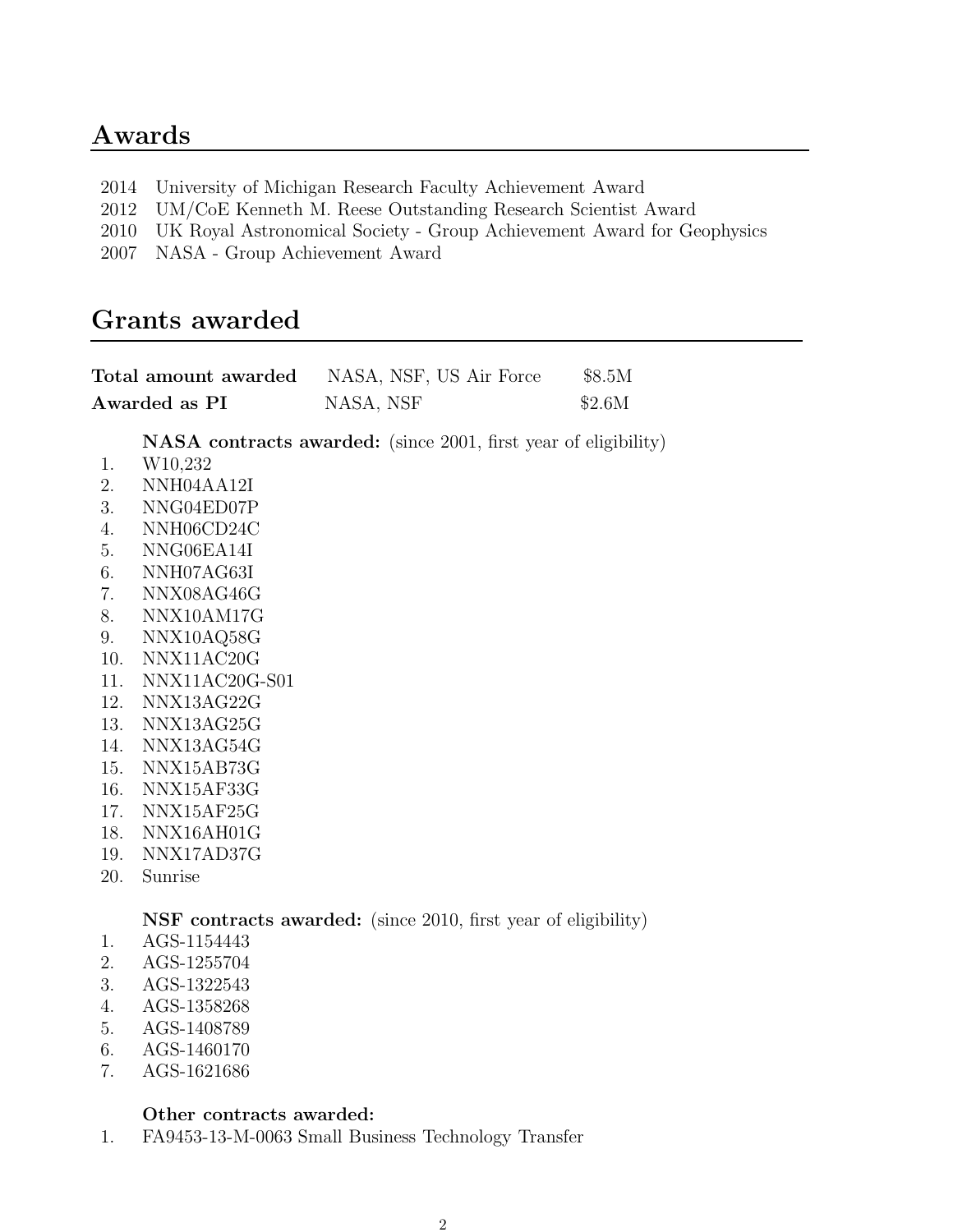# Student mentoring

#### Ph.D. students:

| Past:    | Dr. Rona Oran                                                                                                                                                          | (now MIT)             | $Co-Chair$                                                                                               | 5 articles                                                                   |
|----------|------------------------------------------------------------------------------------------------------------------------------------------------------------------------|-----------------------|----------------------------------------------------------------------------------------------------------|------------------------------------------------------------------------------|
|          | Mr. Mark Stakhiv                                                                                                                                                       | (now private company) | $Co-Chair$                                                                                               | 2 articles                                                                   |
|          | Dr. Jacob Gruesbeck                                                                                                                                                    | (now NASA/GSFC)       | Collaborator                                                                                             | 6 articles                                                                   |
|          | Dr. Meng Jin                                                                                                                                                           | (now Lockheed)        | Collaborator                                                                                             | 2 articles                                                                   |
|          | Dr. Robert Alexander                                                                                                                                                   | (now U.Mich.)         | Collaborator                                                                                             | 1 article                                                                    |
|          | Dr. Zhenghuang Huang                                                                                                                                                   | (now U.Mich.)         | Collaborator                                                                                             | 1 article                                                                    |
| Current: | Ms. Judit Szente<br>Mr. Manan Kocher<br>Ms. Yeimy Rivera<br>Ms. Carolyn Wendeln<br>Mr. Tong Shi<br>Mr. Federico Nuevo<br>Ms. Luisa Capannolo<br>Ms. Cecilia MacCormack |                       | $Co-Chair$<br>$Co-Chair$<br>$Co-Chair$<br>Chair<br>Chair<br>Collaborator<br>Collaborator<br>Collaborator | 1 article<br>4 articles<br>1 article<br>3 articles<br>1 article<br>1 article |

#### Undergraduate students:

| <b>Past:</b> Mr. Hussein Al-Sabbahi (U.Mich. student) UROP advisor |                          |           |
|--------------------------------------------------------------------|--------------------------|-----------|
| Dr. Rex Allen                                                      | (unknown) MS advisor     | 1 article |
| Dr. Daniele Gianetti                                               | (Nokia, Finland) Advisor | 1 article |

#### Total peer-reviewed articles involving students: 22

(some articles involve more than a student)

## Teaching

| Courses              | Semester | $\omega$ 1 | Q2   | Q3   | Q4   |
|----------------------|----------|------------|------|------|------|
| $CLASP$ 747          | F16      | 4.72       | 4.92 | 4.92 | 3.33 |
| CLASP 532            | W17      | 3.92       | 4.25 | 4.42 | 4.00 |
| CLASP <sub>590</sub> | W17      |            |      |      |      |
| CLASP 747            | F17      | 5.00       | 5.00 | 5.00 | 4.50 |
| CLASP 380            | F17      | 5.00       | 5.00 | 5.00 | 4.50 |
| CLASP 747            | W18      |            |      |      |      |
| $CLASP$ 405          | W18      |            |      |      |      |

### Guest lectures

| <b>AOSS 598</b> | Remote sensing diagnostics of the solar wind 18 Jan 2013 |             |
|-----------------|----------------------------------------------------------|-------------|
| <b>NERS 577</b> | Spectroscopy of the solar corona                         | 5 Dec 2013  |
| AOSS 597        | Plasma diagnostics of coronal plasmas                    | 3 Nov 2014  |
| <b>NERS 577</b> | Spectroscopy of the solar corona                         | 15 Oct 2015 |
|                 |                                                          |             |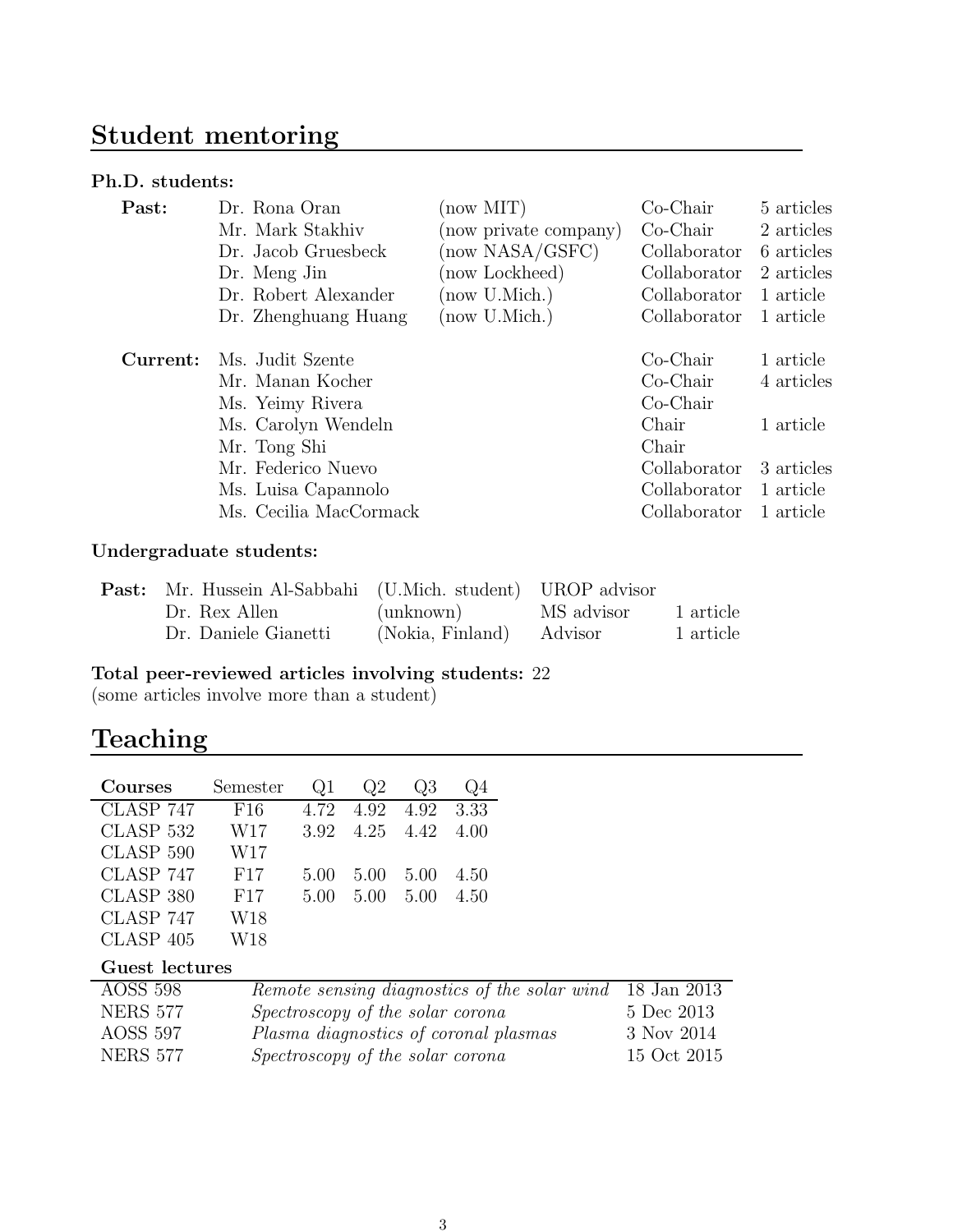# University of Michigan Service

#### CLaSP Dept. committees:

|                 | Honor and awards committee (2015-present)<br>Qualifying exam committee $(2017\text{-present})$                                                                 | Chair<br>member                     |
|-----------------|----------------------------------------------------------------------------------------------------------------------------------------------------------------|-------------------------------------|
|                 | Executive committee $(2012-2014)$<br>Qualifying exam committee (2012-2014)<br>Promotion committee (2017, Jim Raines)<br>Promotion committee (2015, Shasha Zou) | member<br>member<br>Chair<br>member |
| CoE committees: |                                                                                                                                                                |                                     |
|                 | Honors and Awards committee (2017-present)<br>Honors and Awards committee (2012-2014)                                                                          | member<br>member                    |
| UM committees:  |                                                                                                                                                                |                                     |
|                 | Academic Affairs Advisory Committee (2017-present)                                                                                                             | member                              |

# Professional Service

| Referee for:<br>1 - Living Reviews of Solar Physics |                                                          |  |
|-----------------------------------------------------|----------------------------------------------------------|--|
|                                                     | 2 - The Astrophysical Journal                            |  |
|                                                     | 3 - Astronomy & Astrophysics                             |  |
|                                                     | 4 - Solar Physics                                        |  |
|                                                     | 5 - Atomic Data and Nuclear Data Tables                  |  |
|                                                     | 6 - Nuclear Instruments and Methods in Physics Research  |  |
|                                                     | 7 - Journal of atmospheric and solar-terrestrial physics |  |
|                                                     | 8 - Publications of Astronomical Society of Japan        |  |
|                                                     | 9 - Annales Geophysicae                                  |  |
|                                                     | 10 - Fusion Science and Technology                       |  |
|                                                     | 11 - Annals of the New York Academy of Sciences          |  |
|                                                     | 12 - NASA review panels                                  |  |
|                                                     | 13 - NASA mail-in reviewer                               |  |
|                                                     | 14 - NSF mail-in reviewer                                |  |
| National committees:                                |                                                          |  |
|                                                     | COSMO Observatory Steering Committee - Chair (2013-)     |  |
|                                                     | DKIST Science Working Group - Member (2017-)             |  |

## Enterpreneurial activities

Founder of Cito Solution LLC, registered in the State of Michigan. Consultant for Chora Capital, a Hedge Fund based in Boulder, CO.

## Education

| 1995-1998: Ph.D. in Astronomy, University of Florence, Italy.                                         |
|-------------------------------------------------------------------------------------------------------|
| <b>1990-1994</b> : Physics Degree, University of Florence, Italy.<br>Final Mark: $110/110$ cum laude. |
| 1985-1990: Liceo Scientifico "Leonardo da Vinci", Firenze, Italy.                                     |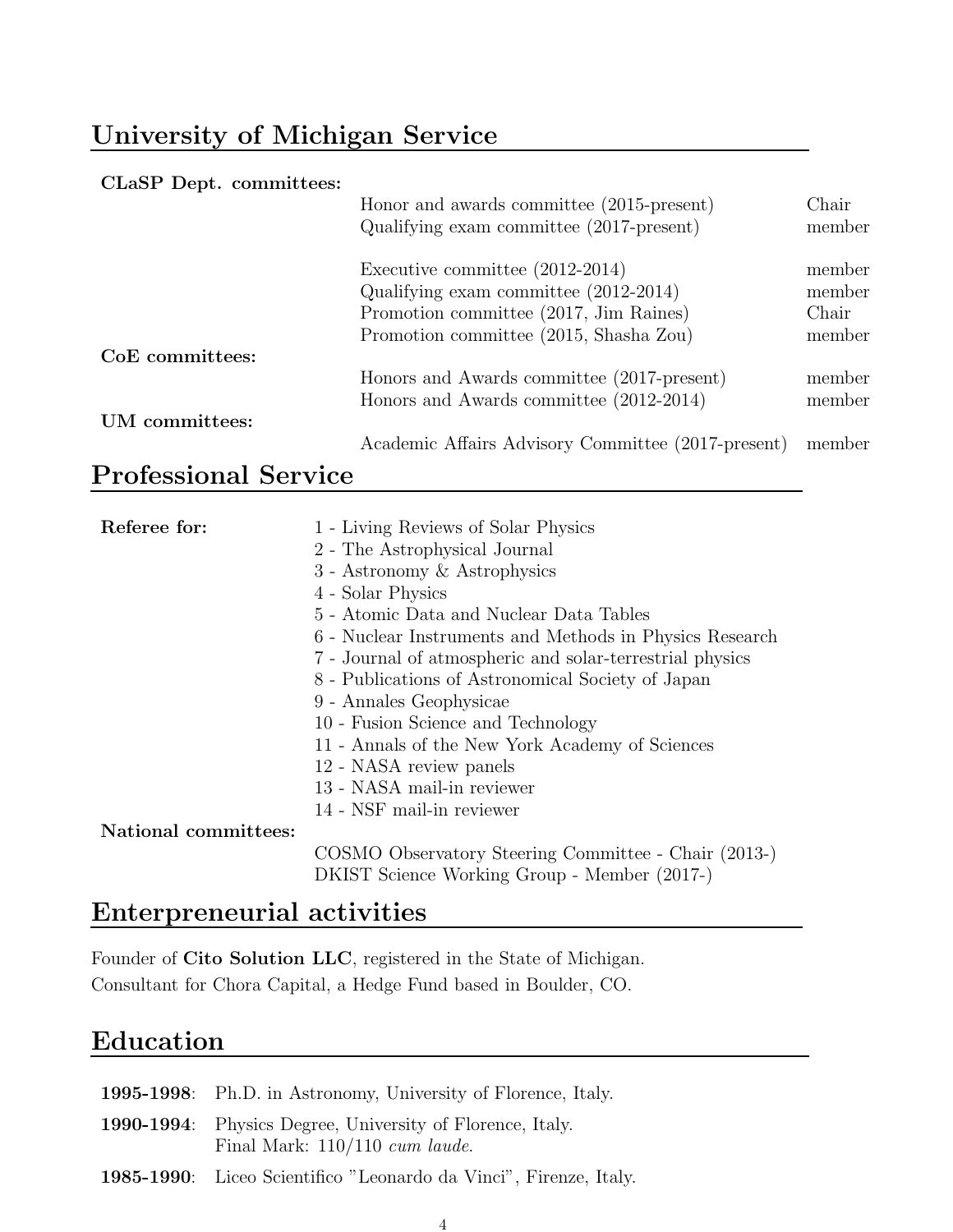# Dr. Enrico Landi - List of Publications

(Student co-authors are underlined)

### Books

1. Phillips, K.J.H., Feldman, U., Landi, E. Ultraviolet and X-ray Spectroscopy of the Solar Atmosphere Cambridge Astrophysics Series 44 2008, Cambridge University Press, Cambridge, UK ISBN-13: 9780521841603 http://www.cambridge.org/catalogue/catalogue.asp?isbn=9780521841603

### Papers Published on Refereed Journals

- 1. Dere, K.P., Landi, E., Mason, H.E., Monsignori Fossi, B.C., Young, P.R., CHIANTI A database for EUV emission lines - Paper I. Wavelengths greater than 50 Å, 1997, A&ASS, 125, 149
- 2. Landi, E., Landini, M., Del Zanna, G., The EUV spectrum of Kappa Cet: an Active Sun, 1997, A&A, 324, 1027
- 3. Landi, E., Landini, M., Simultaneous density and temperature diagnostics of optically thin plasmas, 1997, A&A, 327, 1230
- 4. Landi, E., Landini, M., Pike, C.D., Mason, H.E., SOHO-CDS in-flight intensity calibration using a plasma diagnostic method, 1997, Solar Physics, 175, 553
- 5. Young, P.R., Landi, E., Thomas, R.J., CHIANTI A database for EUV emission lines Paper II: Comparison with the SERTS-89 Active Region Spectrum, 1998, A&A, 329, 291
- 6. Landi, E., Landini, M., Temperature and density diagnostics of quiet Sun and active regions observed with CDS NIS, 1998, A&A, 340, 265
- 7. Landi, E., Landini, M., The Arcetri Spectral Code for thin plasmas, 1998, A&ASS, 133, 411
- 8. Landi, E., Del Zanna, G., Landini, M., Bromage, B.I.J., Breeveld, E., Pike, C.D., Relative intensity calibration of CDS-GIS detectors on SOHO using a plasma diagnostic technique, 1999, A&ASS, 135, 171
- 9. Landi, E., Landini, M., Dere, K.P., Young, P.R., Mason, H.E., CHIANTI A database for EUV emission lines - Paper III: Continuum radiation and extension of the ion database, 1999, A&ASS, 135, 339
- 10. Brooks, D.H., Fischbacher, G., Fludra, A., Harrison, R., Innes, D., Lang, J., Landi, E., Landini, M., Lanzafame, A., Loch, S., McWhirter, R.W.P., Summers, H.P., Thompson, W., The quiet Sun extreme ultraviolet spectrum observed in normal incidence by the SOHO Coronal Diagnostic Spectrometer, 1999, A&A, 347, 277
- 11. Landi, E., Landini, M., Radiative losses of optically thin coronal plasmas, 1999, A&A, 347, 401
- 12. Chiuderi Drago, F., Landi, E., Fludra, A., Kerdraon, A., EUV and radio observations of an equatorial coronal hole, 1999, A&A, 348, 261
- 13. Drago-Chiuderi, F., Kerdraon, A., Landi, E., Fludra, A., EUV and radio observations of an equatorial Coronal Hole, 1999, Sp.Sci.Rev., 87, 141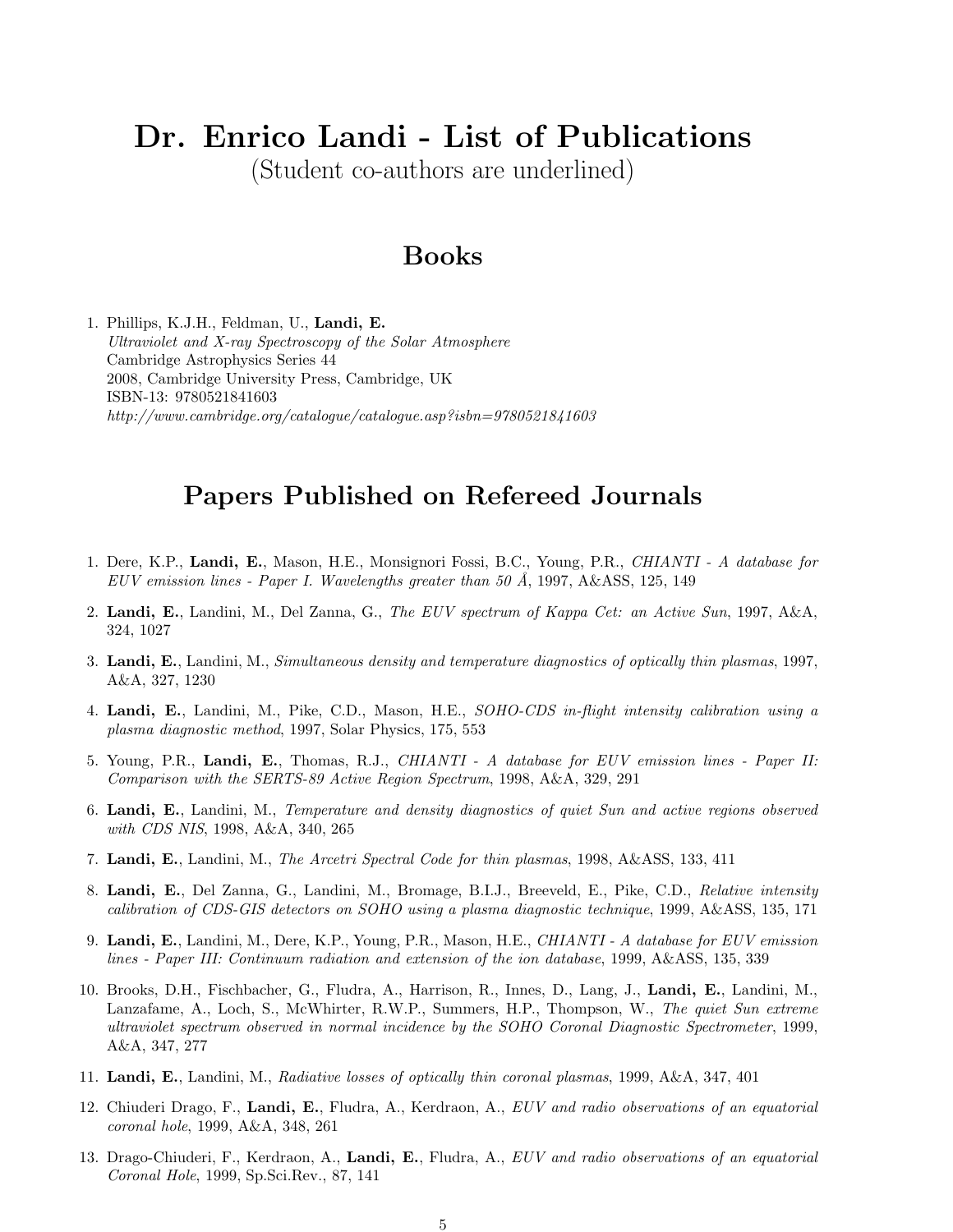- 14. Landi, E., Mason, H.E., Landini, M., Observation of Transition Region fine structures with SOHO-SUMER, 1999, Sp.Sci.Rev., 87, 241
- 15. Landini, M., Brković, A., Landi, E., Ruedi, I., Solanki, S., Loop models from SOHO observations, 1999, Sp.Sci.Rev., 87, 245
- 16. Mason, H.E., Landi, E., Pike, C.D., Young, P.R., *Electron density and temperature structure of a limb* active region observed by SOHO-CDS, 1999, Solar Physics, 189, 129
- 17. Brooks, D.H., Fischbacher, G., Fludra, A., Harrison, R., Innes, D., Lang, J., Landi, E., Landini, M., Lanzafame, A., Loch, S., McWhirter, R.W.P., Summers, H.P., Thompson, W., A study of opacity in SOHO-SUMER and SOHO-CDS spectral observations, 2000, A&A, 357, 697
- 18. Landi, E., Mason, H.E., Lemaire, P., Landini, M., SUMER Observations of Transition Region Fine Structures, 2000, A&A, 357, 743
- 19. Allen, R., Landi, E., Landini, M., Bromage, G.E., An empirical test of different ionization balance calculations in an isothermal solar plasma, 2000, A&A, 358, 332
- 20. Curdt, W., Landi, E., Wilhelm, K., Feldman, U., Wavelength measurements of Helium-like 1s2s 3S1  $1s2p$   ${}^3P_{0,2}$  transitions in  $Ne^{8+}$ ,  $Na^{9+}$ ,  $Mg^{10+}$  and  $Si^{12+}$  emitted by solar flares, 2000, Phys.Rev.A, 62, 022502
- 21. Gianetti, D., Landi, E., Landini, M., The effect of different ion fraction datasets on plasma diagnostics, 2000, A&A, 360, 1148
- 22. Pauluhn, A., Solanki, S.K., Rüedi, I., Landi, E., Schühle, U., Statistics of quiet Sun extreme ultraviolet intensities, 2000, A&A, 362, 737
- 23. Brosius, J.W., Thomas, R.J., Davila, J.M., Landi, E., Analysis of a solar active region EUV spectrum from SERTS-97, 2000, ApJ, 543, 1016
- 24. Feldman, U., Curdt, W., Landi, E., Wilhelm, K., *Identification in the 500 Å-1600 Å spctral range of* highly ionized Ne, Na, Mg, Ar, K, Ca, Ti, Cr, Mn, Fe, Co and Ni lines emitted by flares  $(T_e \geq 3 \times 10^6 \text{ K})$ and their potential use in plasma diagnostics, 2000, ApJ, 544, 508
- 25. Mohan, A., Dwivedi, B.N., Landi, E., Density and temperature measurements and abundance anomalies in the Solar Atmosphere, 2000, J.Astrophys.Astr., 21, 407
- 26. Mohan, A., Landi, E., Dwivedi, B.N., FIP effect measurements in the off-limb corona observed by SUMER on SOHO, 2000, A&A, 364, 835
- 27. Binello, A.M., Landi, E., Mason, H.E., Storey, P.J., Brosius, J.W., A comparison between theoretical and solar Fe xii UV line intensity ratios, 2001, A&A, 370, 1071
- 28. Dere, K.P., Landi, E., Young, P.R., Del Zanna, G., *CHIANTI An atomic database for emission lines.* Paper IV: Extension to X-Ray Wavelengths, 2001, ApJS, 134, 331
- 29. Landi, E., Doron, R., Feldman, U., Doschek, G.A., Intensity Ratios Between the  $2s^2$   $^1S_0-2s2p$   $^3P_1$ and  $2s2p^{-1}P_1-2p^2^{-1}D_2$  transitions in Be-Like Ions as Electron Temperature Indicators for Solar Upper Atmosphere Plasmas, 2001, ApJ, 556, 912
- 30. Del Zanna, G., Bromage, B.J.I., Landi, E., Landini, M., Solar EUV spectroscopic observations with the  $S OHO/CDS$  instrument. I - An in-flight calibration study, 2001, A&A, 379, 708
- 31. Raymond, J.C., Mazur, J.E., Allegrini, F., Antonucci, E., Del Zanna, G., Giordano, S., Ho, G., Ko, Y.-K., Landi, E., Lazarus, A., Parenti, S., Poletto, G., Reinard, A., Rodriguez-Pacheco, J., Teriaca, L., Wurz, P., Zangrilli, L., Coronal and Solar Wind Elemental Abundances, 2001, American Institute of Physics, CP 598, 49
- 32. Landi, E., Fe XIII line intensities in solar plasmas observed by SERTS, 2002, A&A, 382, 1106
- 33. Landini, M., Landi, E., Models for solar magnetic loops Paper I: A simple theoretical model and the diagnostic procedure, 2002, A&A, 383, 653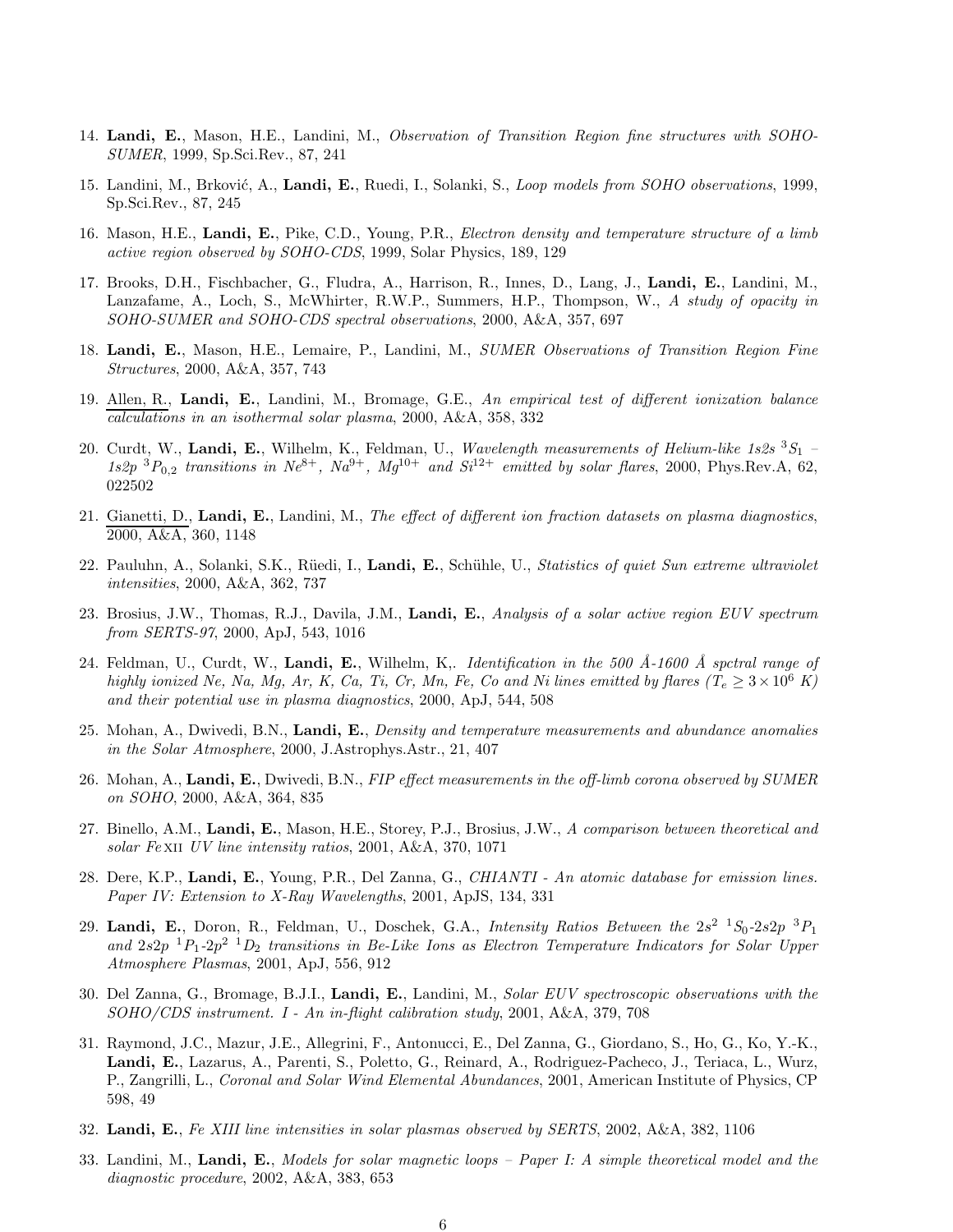- 34. Brković, A., Landi, E., Landini, M., Rüedi, I., Solanki, S.K., Models for solar magnetic loops Paper II: Comparison with SOHO observations on the solar disk, 2002, A&A, 383, 661
- 35. Landi, E., Feldman, U., Dere, K.P., CHIANTI An Atomic Database For Emission Lines. Paper V: Comparison with an isothermal spectrum observed with SUMER, 2002, ApJS, 139, 281
- 36. Landi, E., Landini, M., the Arcetri Spectral Code for optically thin plasmas, 2002, A&A, 384, 1124
- 37. Chiuderi Drago, F., Landi, E., The prominence- and the filament-corona transition region: is there any difference?, 2002, Solar Physics, 206, 315
- 38. Brosius, J.W., Landi, E., Cook, J.W., Newmark, J.S., Gopalswamy, N., Lara, A., Measurements of Three-Dimensional Coronal Magnetic Fields from Coordinated Extreme-Ultraviolet and Radio Observations of a Solar Active Region, 2002, ApJ, 574, 453
- 39. Landi, E., Feldman, U., Dere, K.P., A Comparison between Coronal Emission Lines from an Isothermal Spectrum observed with CDS and CHIANTI Emissivities, 2002, ApJ, 574, 495
- 40. Mason, H.E., Del Zanna, G., Dere, K.P., Landi, E., Landini, M., Young, P.R., The CHIANTI atomic database and instrument calibration: a symbiosis, 2002, ISSI scientific reports, 271
- 41. Young, P.R., Del Zanna, G., Landi, E., Dere, K.P., Mason, H.E., Landini, M., CHIANTI An atomic database for emission lines. Paper VI: proton rates and other improvements, 2003, ApJS, 144, 135
- 42. Landi, E., Feldman, U., Innes, D.E., Curdt, W., Mass motions and plasma properties in the 10<sup>7</sup> K post-flare solar corona, 2003, ApJ, 582, 506
- 43. Mohan, A., Landi, E., Dwivedi, B.N., On the EUV Plasma Diagnostics For Nitrogen-like Ions From Spectra Obtained By SUMER/SOHO, 2003, ApJ, 582, 1162
- 44. Bhatia, A.K., Landi, E., Atomic Data and Spectral Line Intensities for Si vii, 2003, ApJ, 585, 587
- 45. Feldman, U., Landi, E., Curdt, W., Non-thermal Mass Motions Within the High Temperature Plasmas Above a Complex Active Region, 2003, ApJ, 585, 1087
- 46. Bhatia, A.K., Landi, E., Mason, H.E., Atomic Data and Spectral Line Intensities for Nixxi, 2003, ADNDT, 83, 71
- 47. Bhatia, A.K., Thomas, R.J., Landi, E., Atomic Data and Spectral Line Intensities for NeIII, 2003, ADNDT, 83, 113
- 48. Phillips, K.J.H., Sylvwester, J., Sylwester, B., Landi, E., Solar flare abundances of Potassium, Argon and Sulphur, 2003, ApJL, 589, L113
- 49. Landi, E., Chiuderi Drago, F., Solving the discrepancy between the EUV and radio observations of the quiet Sun, 2003, ApJ, 589, 1054
- 50. Landi, E., Bhatia, A.K., Atomic Data and Spectral Line Intensities for Ca VII, 2003, ApJ, 589, 1075
- 51. Parenti, S., Landi, E., Bromage, B.J.I., SOHO ULYSSES Spring 2000 Quadrature: CDS and SUMER Results, 2003, ApJ, 590, 519
- 52. Landi, E., Feldman, U., Properties of solar plasmas near solar maximum above two quiet region at distances of 1.02-1.34  $R_{\odot}$ , 2003, ApJ, 592, 607
- 53. Bhatia, A.K., Landi, E., Atomic data and spectral line intensities for Sx, 2003, ApJS, 147, 409
- 54. Feldman, U., Landi, E., Doschek, G.A., Dammasch, I., Curdt, W., Free-free emission in the FUV spectral range, a resource for diagnosing high density astrophysical plasmas, 2003, ApJ, 593, 1226
- 55. Bhatia, A.K., Landi, E., *Atomic Data and Spectral Line Intensities for SIX*, 2003, ADNDT, 85, 169
- 56. Landi, E., Bhatia, A.K., Atomic Data and Spectral Line Intensities for SXI, 2003, ApJ, 149, 251
- 57. Bhatia, A.K., Landi, E., Atomic Data and Spectral Line Intensities for Sivill, 2003, ADNDT, 85, 317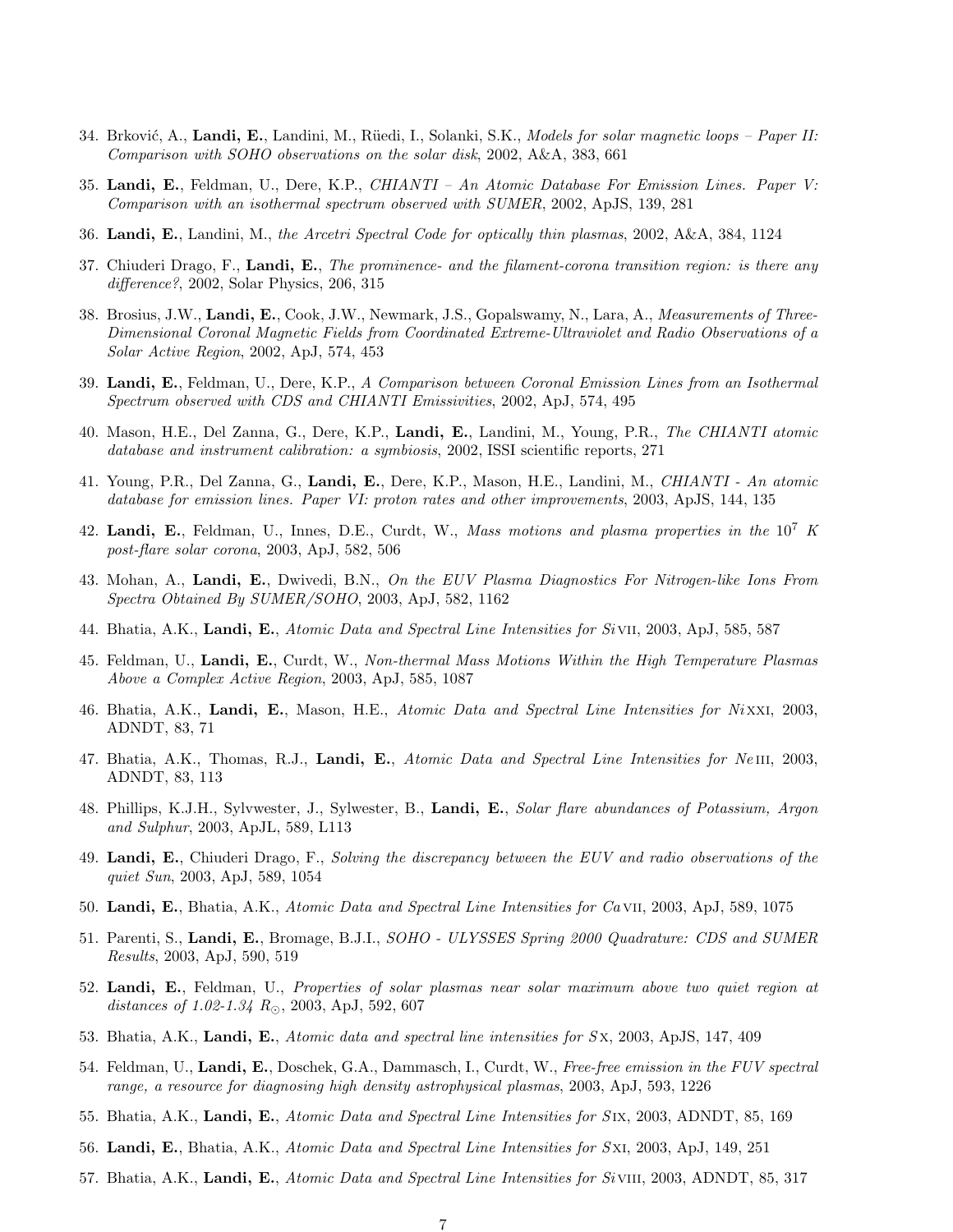- 58. Landi, E., Storey, P.J., Zeippen, C.J., Atomic data and spectral line intensities for Ca viii, 2004, ApJ, 607, 640
- 59. Feldman, U., Landi, E., Curdt, W., Newly identified forbidden transition within the ground configuration of P, Cl, K and Co ions, 2004, ApJ, 607, 1039
- 60. Landi, E., Landini, M., Models for solar magnetic loops. III. Dynamic models and CDS observations, 2004, ApJ, 608, 1133
- 61. Feldman, U., Dammasch, I., Landi, E., Doschek, G.A., Observations indicating that  $10^7$  K solar flare plasmas may be produced in situ from  $10^6$  K coronal plasma, 2004, ApJ, 609, 439
- 62. Landi, E., Feldman, U., Models for solar magnetic loops. IV: On the relation between coronal and footpoint plasma in active region loops, 2004, ApJ, 611, 537
- 63. Curdt, W., Landi, E., Feldman, U., The SUMER spectral atlas of solar coronal features, 2004, A&A, 427, 1045
- 64. Landi, E., Landini, M., Models for solar magnetic loops. V. A new diagnostic technique to compare loop models and observations, 2005, ApJ, 618, 1039
- 65. Feldman, U., Landi, E., Laming, J.M., *Helium abundance in high temperature solar flare plasmas*, 2005, ApJ, 619, 1142
- 66. Widing, K.G., Landi, E., Feldman, U., Coronal Element Comparison Observed by SOHO/SUMER in the Quiet Southeast and Northwest Limb Regions at 1.05  $R_{sun}$  Above the Solar Disk, 2005, ApJ, 622, 1211
- 67. Landi, E., Radiative transition probabilities in the O-like sequence, 2005, A&A, 434, 365
- 68. Landi, E., Bhatia, A.K., Atomic Data and Spectral Line Intensities for NeIII, 2005, ADNDT, 89, 139
- 69. Eissner, W., Landi, E., Bhatia, A.K., Atomic Data and Spectral Line Intensities for Ar XII, 2005, AD-NDT, 89, 195
- 70. Phillips, K.J.H., Chifor, C., Landi, E., The temperature response of the TRACE 171 Å and 195 Å filters, 2005, ApJ, 626, 1110
- 71. Feldman, U., Landi, E., Schwadron, N.A., On the sources of fast and slow solar wind, 2005, JGR, 110, A07109
- 72. Landi, E., Phillips, K.J.H., Spectral atlas of X-ray lines emitted during solar flares based on CHIANTI, 2005, ApJS, 160, 286
- 73. Feldman, U., Landi, E., Doschek, G.A., Mariska, J.T., A new method for in-flight intensity calibration of high-resolution EUV and FUV spectrometers, 2005, A&A, 441, 1211
- 74. Brosius, J.W., Landi, E., Properties of a Sunspot Plume Observed With CDS, 2005, ApJ, 632, 1196
- 75. Landi, E., Bhatia, A.K., Atomic Data and Spectral Line Intensities for Ca xiv, 2005, ADNDT, 90, 177
- 76. Landi, E., Bhatia, A.K., Atomic Data and Spectral Line Intensities for Ca XIII, 2005, A&A, 444, 305
- 77. Landi, E., Bhatia, A.K., Atomic Data and Spectral Line Intensities for Mg v, 2006, ADNDT, 92, 105
- 78. Landi, E., Del Zanna, G., Young, P.R., Dere, K.P., Mason, H.E., Landini, M., CHIANTI An atomic database for Emission Lines. VII. New data for X-rays and other improvements, 2006, ApJS, 162, 261
- 79. Landi, E., Gu, M.F., Atomic data for high energy configurations in Fe xvII-xxIII, 2006, ApJ, 640, 1171
- 80. Landi, E., Bhatia, A.K., Atomic Data and Spectral Line Intensities for Arxi, 2006, ADNDT, 92, 305
- 81. Landi, E., Feldman, U., Doschek, G.A., Plasma diagnostics of the large-scale corona with SUMER. I measurements at the west limb, 2006, ApJ, 643, 1258
- 82. Kucera, T.A., Landi, E., UV observations of prominence activation and cool loop dynamics, 2006, ApJ, 645, 1525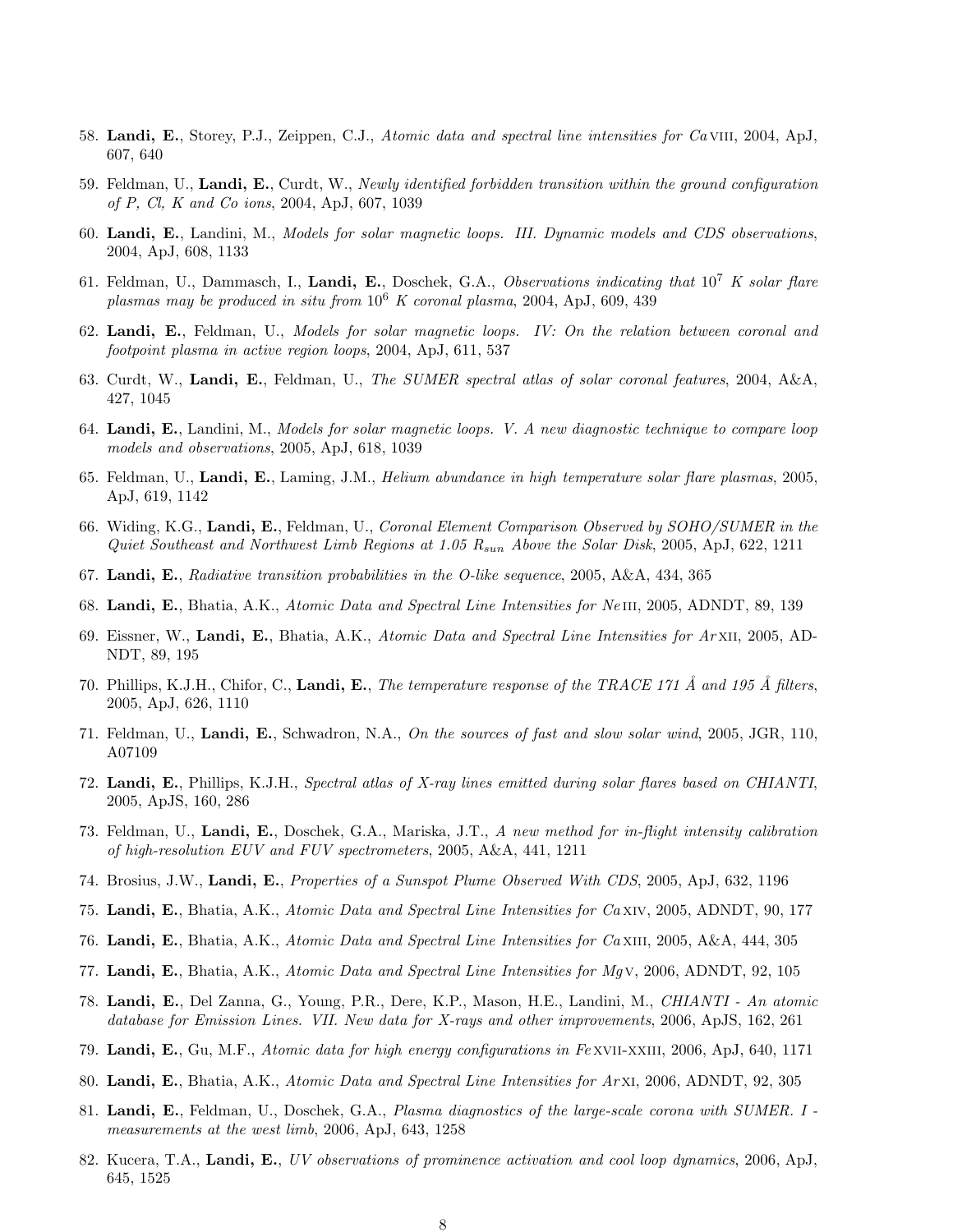- 83. Landi, E., Phillips, K.J.H., CHIANTI an atomic database for emission lines Paper VIII: Comparison with solar flare spectra from SMM/FCS, 2006, ApJS, 166, 421
- 84. Feldman, U., Landi, E., Doschek, G.A., Critical datasets for benchmarking atomic codes: calibrated line intensities emitted by well-diagnosed solar plasmas, 2006, High Energy Density Physics, 2, 104
- 85. Landi, E., Bhatia, A.K., Atomic Data and Spectral Line Intensities for MgVI, 2007, ADNDT, 93, 1
- 86. Bhatia, A.K., Landi, E., Atomic Data and Spectral Line Intensities for Sixi, 2007, ADNDT, 93, 275
- 87. Landi, E., Feldman, U., Doschek, G.A., Neon and Oxygen absolute abundances in the solar corona, 2007, ApJ, 659, 743
- 88. Feldman, U., Landi, E., Doschek, G.A., Diagnostics of suprathermal electrons in active region plasmas using He-like UV lines, 2007, ApJ, 660, 1674
- 89. Landi, E., Ion temperatures in the quiet solar corona, 2007, ApJ, 663, 1363
- 90. Bhatia, A.K., Landi, E., Atomic Data and Spectral Line Intensities for Mg IX, 2007, ADNDT, 93, 742
- 91. Landi, E., Continuum emission in the 1-2000 Å range, 2007, A&A, 476, 675
- 92. Spadaro, D., Susino, R., Ventura, R., Vourlidas, A., Landi, E., SOHO investigation of physical parameters in a mid-latitude streamer observed during the decay phase of the solar activity cycle, 2007, A&A, 475, 707
- 93. Young, P.R., Del Zanna, G., Mason, H.E., Dere, K.P., Landi, E., Landini, M., Doschek, G.A., Brown, C.M., Culhane, J.L., Harra, L.K., Watanabe, T., & Hara, H., EUV emission lines and diagnostics observed with Hinode/EIS, 2007, PASJ, 59, S857
- 94. Landi, E., Bhatia, A.K., Atomic Data and Spectral Line Intensities for SXIII, 2008, ADNDT, 94, 1
- 95. Landi, E., Feldman, U., The thermal structure of an active region observed outside the solar disk, 2008, ApJ, 672, 674
- 96. Kucera, T.A., Landi, E., *Observation of low level heating in an erupting prominence* 2008, ApJ, 673, 611
- 97. Bhatia, A.K., Landi, E., Atomic Data and Spectral Line Intensities for Arxv, 2008, ADNDT, 94, 223
- 98. Feldman, U., Landi, E., The temperature structure of solar coronal plasmas 2008, Physics of Plasmas, 15, 056501
- 99. Feldman, U., Seely, J.F., Landi, E., Ralchenko, Yu. Bright EUV lines emitted by highly ionized tungsten ions as diagnostic indicators of the tungsten transport in ITER core plasmas  $(T_e > 7 \text{ keV})$ , 2008, Nuclear Fusion, 48, 045004
- 100. Landi, E., Chiuderi Drago, F., The quiet Sun DEM from radio and UV measurements 2008, ApJ, 675, 1629
- 101. Brosius, J.W., Rabin, D.M., Thomas, R.J., Landi, E., Analysis of a solar bright point extreme-ultraviolet spectrum from the EUNIS sounding rocket instrument, 2008, ApJ, 677, 781
- 102. Feldman, U., Landi, E., Doschek, G.A., Line intensity ratios in the EIS range sensitive to electron densities in  $10^7$  K plasmas, 2008, ApJ, 679, 843
- 103. Sylwester, J., Sylwester, B., Landi, E., Phillips, K.J.H., Kutnetsov, V.D., Determination of K, Ar, Cl, S, Si and Al flare abundances from RESIK soft X-ray spectra, 2008, Adv. Sp. Res., 42, 838
- 104. Sylwester, B., Sylwester, J., Phillips, K.J.H., Landi, E., He-like triplets observed by RESIK, 2008, Adv. Sp. Res., 42, 833
- 105. Susino, R., Ventura, R., Spadaro, D., Vourlidas, A., Landi, E., Physical parameters along the boundaries of a mid-latitude streamer and in its adjacent region 2008, A&A, 488, 303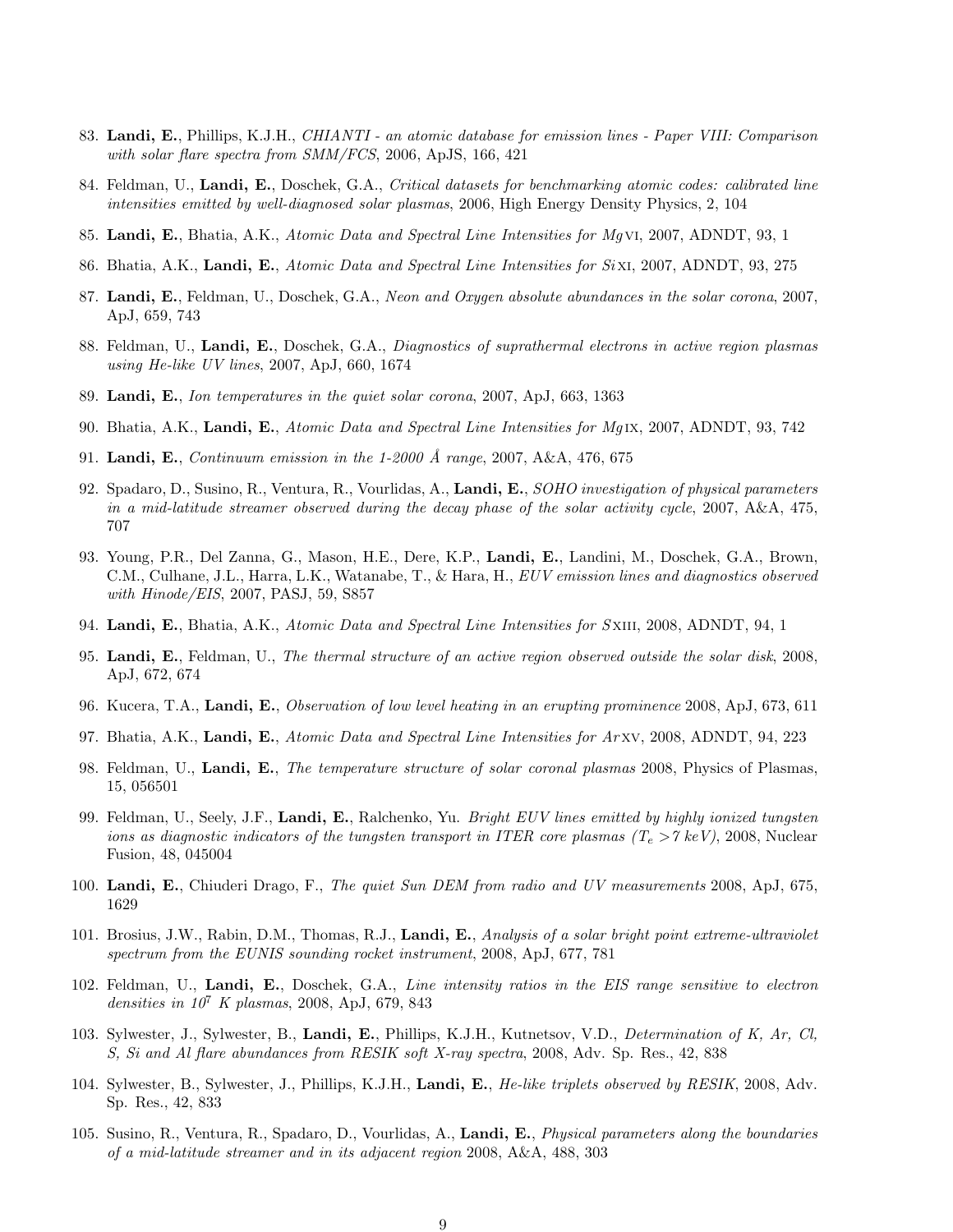- 106. Feldman, U., Ralchenko, Yu., Landi, E., Non-thermal electron measurements in solar flares with Hinode/EIS 2008, ApJ, 684, 707
- 107. Landi, E., The thermal structure of an off-disk polar coronal hole 2008, ApJ, 685, 1270
- 108. Landi, E., Cranmer, S.R., Ion Temperatures in the Low Solar Corona: Polar Coronal Holes at Solar Minimum 2009, ApJ, 691, 794
- 109. Bryans, P., Landi, E., Savin, D.W., A new approach to analyzing solar coronal spectra and updated collisional ionization equilibrium calculations. II. Additional recombination rate coefficients, 2009, ApJ, 691, 1540
- 110. Feldman, U., Dammasch, I.E., Landi, E., On The Emission Measure of The Solar Lower Transition Region  $(2 \times 10^4 - 2 \times 10^5 K)$ , 2009, ApJ, 693, 1474
- 111. Bhatia, A.K., Landi, E., Atomic Data and Spectral Line Intensities for Ca xvii, 2009, ADNDT, 95, 155
- 112. Landi, E., Miralles, M.P., Curdt, W., Hara, H., Physical Properties of cooling plasma in quiescent active region loops, 2009, ApJ, 695, 221
- 113. Dere, K.P., Landi, E., Young, P.R., Del Zanna,G., Landini, M., & Mason, H.E., CHIANTI an atomic database for emission lines. IX. Ionization rates, recombination rates, ionization equilibria for the elements hydrogen through zinc and updated atomic data, 2009, A&A, 498, 915
- 114. Landi, E., Bhatia, A.K., Atomic Data and Spectral Line Intensities for Ni xxv, 2009, ADNDT, 95, 547
- 115. Tian, H., Curdt, W., Teriaca, L., Landi, E., Marsch, E., Solar transition region above sunspots, 2009, A&A, 505, 307
- 116. Landi, E., Young, P.R., CHIANTI An atomic database for emission lines. X. Spectral atlas of a cold feature observed with Hinode/EUV Imaging Spectrometer, 2009, ApJ, 706, 1
- 117. Young, P.R., Landi, E., CHIANTI An atomic database for emission lines. XI. EUV emission lines of Fe VII, Fe VIII and Fe IX observed by Hinode/EIS, 2009, ApJ, 707, 173
- 118. Landi, E., Young, P.R., New Feix line identifications using SOHO/SUMER and Hinode/EIS joint observations of the quiet Sun, 2009, ApJ, 707, 1191
- 119. Landi, E., Bhatia, A.K., Atomic Data and Spectral Line Intensities for Ni xiv, 2010, ADNDT, 96, 52
- 120. Muglach, K., Landi, E., Doschek, G.A., The electron temperature of the solar transition region as derived from EIS and SUMER, 2010, ApJ, 708, 550
- 121. Vourlidas, A., Sanchez-Andrade, B., Landi, E., Patsourakos, S., Teriaca, L., Schühle, U., Korendyke, C.M., & Nestoras, I., The structure and dynamics of the upper chromosphere and lower transition region as revealed by the subarcsecond VAULT observations, 2010, Solar Physics, 261, 53
- 122. Doschek, G.A., Landi, E., Warren, H.P., & Harra, L.K., Bright Points and Jets in Polar Coronal Holes Observed by the Extreme-ultraviolet Imaging Spectrometer on Hinode, 2010, ApJ, 710, 1806
- 123. Landi, E., Raymond, J.C., Miralles, M.P., Hara, H., Physical conditions in a CME from Hinode, STEREO, and SOHO observations, 2010, ApJ, 711, 75
- 124. Feldman, U., Brown, C.M., Seely, J.F., Dammasch, I.E., Landi, E., Doschek, G.A., Colgan, J., Abdallah, J., Fontes, C.J., & Sherrill, M.E., A new approach for deriving the solar irradiance from non-flaring solar upper atmosphere plasmas at  $2 \times 10^4 \leq T \leq 2 \times 10^7$  K, 2010, JGR, 115, A03101
- 125. Landi, E., Young, P.R., New Fe viii line identifications using observations of the quiet Sun, 2010, ApJ, 713, 205
- 126. Landi, E., & Young, P.R. The relative intensity calibration of Hinode/EIS and SOHO/SUMER 2010, ApJ, 714, 636
- 127. Phillips, K.J.H., Aggarwal, K.M., Landi, E., Keenan, F.P., *Highly Ionized Sodium X-ray Line Emission* from the Solar Corona and the Abundance of Sodium, 2010, A&A, 518, A41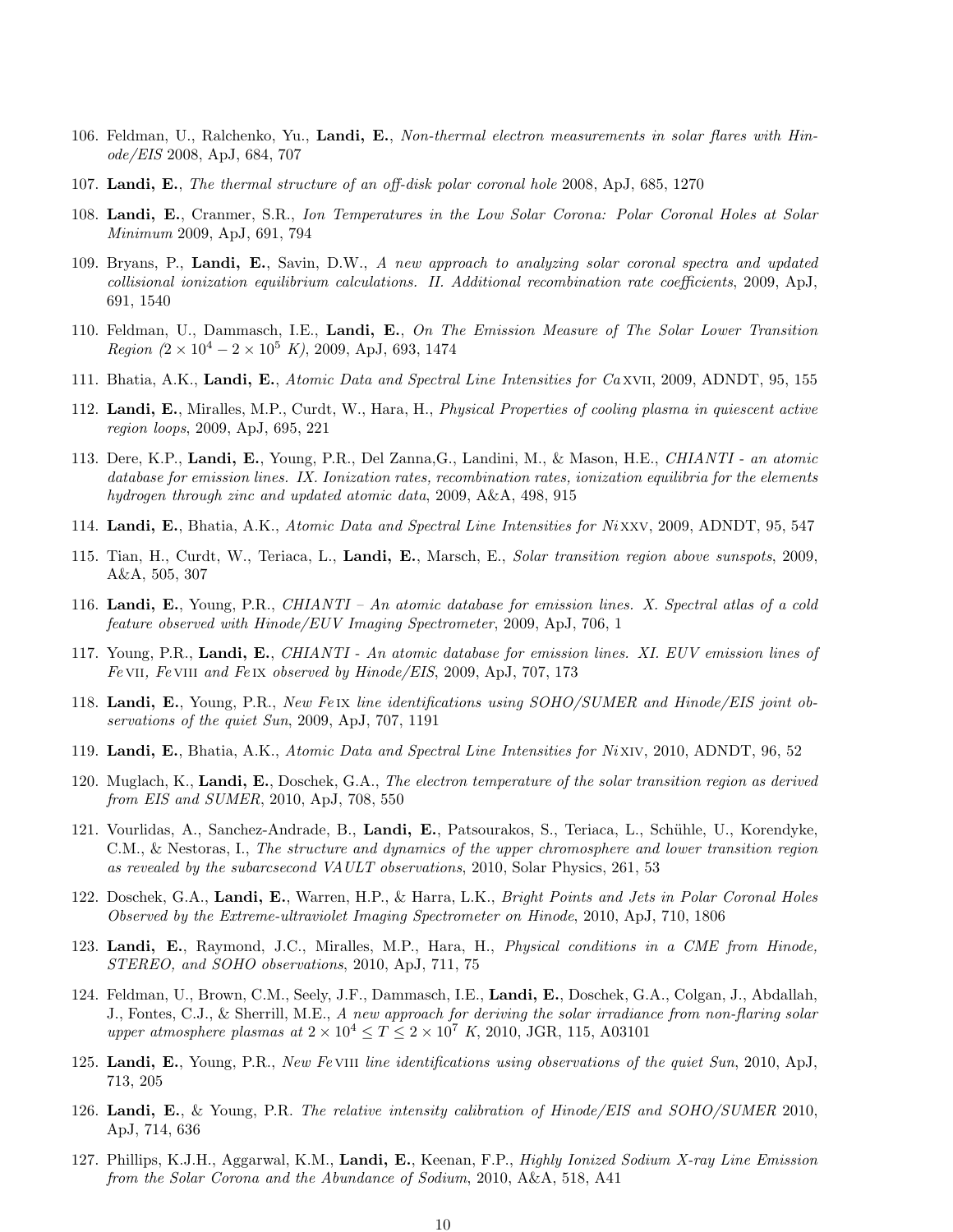- 128. Landi, E., Klimchuk, J.A., On the isothermality of solar plasmas, 2010, ApJ, 723, 320
- 129. Hahn, M., Bryans, P., Landi, E., Miralles, M.P., Savin, D.W. Properties of a polar coronal hole during the solar minimum in 2007 2010, ApJ, 725, 774
- 130. Bhatia, A.K., Landi, E., Atomic Data and Spectral Line Intensities for Ni xi, 2011, ADNDT, 97, 50
- 131. Testa, P., Reale, F., Landi, E., DeLuca, E.E. Temperature distribution of a non-flaring active region from simultaneous Hinode XRT and EIS observations, 2011, ApJ, 728, 30
- 132. Bhatia, A.K., Landi, E., Atomic Data and Spectral Line Intensities for Nixvii, 2011, ADNDT, 97, 189
- 133. Hahn, M., Landi, E., Savin, D.W., Differential Emission Measure Analysis of a Polar Coronal Hole During the Solar Minimum in 2007, 2011, ApJ, 736, 101
- 134. McLaughlin, B.M, Teck-Ghee L., Ludlow, J.A., Landi, E., Loch, S.D., Pindzola, M.S., & Ballance, C.P., A R-Matrix ICFT approach for electron-impact excitation of the O-like ion  $Ne^{2+}$  2011, J. Phys. B, 44, 175206
- 135. Landi, E., Atomic Data and Spectral Line Intensities for Fexy, 2011, ADNDT, 97, 587
- 136. Landi, E., Del Zanna, G., Young, P.R., Dere, K.P., & Mason, H.E., CHIANTI An atomic database for emission lines. XII. Version 7 of the database, 2012, ApJ, 744, 99
- 137. Landi, E., Alexander, R.L., Gruesbeck, J.R., Gilbert, J.A., Lepri, S.T., Manchester, W.B. & Zurbuchen, T.H., Diagnostics of the solar wind with carbon ions 2012, ApJ, 744, 100
- 138. Jin, M., Manchester, W.B., van der Holst, B., Gruesbeck, J.R., Frazin, R.A., Landi, E., Vasquez, A.M., Lamy, P.L., Llebaria, A., Fedorov, A., Toth, G., & Gombosi, T.I., A global two-temperature corona and inner heliosphere model: a comprehensive validation study, 2012, ApJ, 745, 6
- 139. Testa, P., Drake, J.J, Landi, E., Testing EUV/X-ray atomic data for the Solar Dynamics Observatory AIA and EVE missions, 2012, ApJ, 745, 111
- 140. Reale, F., Landi, E., Orlando, S., Post-flare UV light curves explained with thermal instability of loop plasma 2012, ApJ, 746, 18
- 141. Landi, E., Reale, F., Testa, P., On the isothermalility of solar plasmas. II. Test on Monte Carlo Markov Chain DEM reconstruction 2012, A&A, 538, A111
- 142. Landi, E., Gruesbeck, J.R., Lepri, S.T., & Zurbuchen, T.H. New solar wind diagnostic using both in-situ and spectroscopic measurements 2012, ApJ, 750, 159
- 143. Gilbert, J.A., Lepri, S.T., Landi, E., Zurbuchen, T.H., Measurements of the first complete heavy ion charge state distributions associated with Interplanetary Coronal Mass Ejections, 2012, ApJ, 751, 20
- 144. Landi, E., Raymond, J.C., Miralles, M.P., Hara, H. Post-CME plasma observed by Hinode, 2012, ApJ, 751, 21
- 145. Hahn, M., Landi, E., Savin, D.W., Evidence for Alfvén wave damping at low heights in a polar coronal hole, 2012, ApJ, 753, 36
- 146. Zurbuchen, T.H., von Steiger, R., Gruesbeck, J.R., Landi, E., Lepri, S.T., Zhao, L., & Hansteen, V., Sources of solar wind at solar minimum: contraints from composition data 2012, Sp. Sci. Rev., 172, 41
- 147. Reale, F., Landi, E., On the importance of radiative losses on the late evolution of pulse-heated coronal loops/strands, 2012, ApJ, 543, A90
- 148. Landi, E., Bhatia, A.K., Atomic Data and Spectral Line Intensities for Nixv, 2012, ADNDT, 98, 862
- 149. Huang, Z., Frazin, R.A., Landi, E., Manchester, W.B., IV, Vásquez, A.M., Gombosi, T.I., Newly discovered global temperature structures in the quiet Sun at solar minimum, 2012, ApJ, 755, 86
- 150. Kucera, T.A., Gibson, S.E., Schmit, D.J., Landi, E., Tripathi, D., Temperature and EUV intensity in a coronal prominence cavity and streamer, 2012, ApJ, 757, 73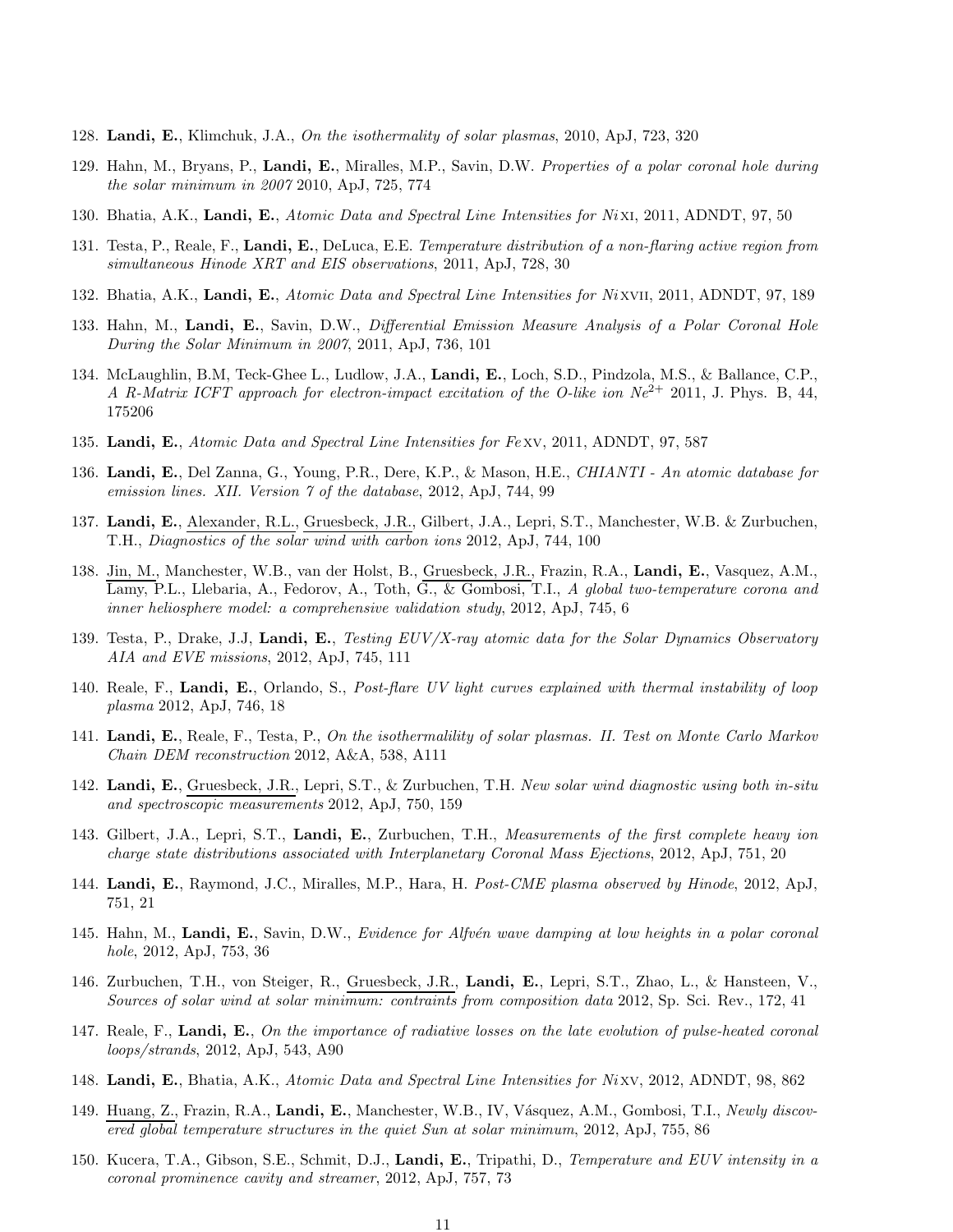- 151. Landi, E., Gruesbeck, J.R., Lepri, S.T., Zurbuchen, T.H., Fisk, L.A. Charge state evolution in the solar wind. Radiative losses in fast solar wind plasmas 2012, ApJL, 758, L21
- 152. Landi, E., Gruesbeck, J.R., Lepri, S.T., Zurbuchen, T.H., Fisk, L.A. Charge state evolution in the solar wind. II. Plasma charge state composition in the inner corona and accelerating fast solar wind 2012, ApJ, 761, 48
- 153. Landi, E., Young, P.R., Dere, K.P., Del Zanna, G., & Mason, H.E., CHIANTI An atomic database for emission lines. XIII. Soft X-ray improvements and other changes, 2013, ApJ, 763, 86
- 154. Lepri, S.T., Landi, E., Zurbuchen, T.H., Solar wind heavy ions over solar cycle 23: ACE/SWICS measurements, 2013, ApJ, 768, 94
- 155. Landi, E., Dere, K.P., Young, P.R., Del Zanna, G., & Mason, H.E., CHIANTI An atomic database for astrophysical plasmas, 2013, Fusion Science and Technology, 63, 324
- 156. Landi, E., Reale, F., Prominence plasma diagnostics through EUV absorption, 2013, ApJ, 772, 71
- 157. Reale, F., Orlando, S., Testa, P., Peres, G., Landi, E., Schrijver, C.J., Bright and hot impacts by eruption fragments infalling on the Sun: a template for stellar accretion?, 2013, Science, 341, 251
- 158. Zhao, L., Landi, E., & Gibson, S.E., Two novel parameters to evaluate the global complexity of the Sun's magnetic field and to track the solar cycle, 2013, ApJ, 773, 157
- 159. Landi, E., Miralles, M.P., Raymond, J.C., Hara, H., Hot plasma associated with a CME ejection, 2013, ApJ, 778, 29
- 160. Oran, R., van der Holst, B., Landi, E., Jin, M., Sokolov, I.V., Gombosi, T.I., A global wave-driven MHD model with a unified treatment of open and closed magnetic field topologies, 2013, ApJ, 778, 176
- 161. Judge, P.G., Habbal, S., Landi, E., From forbidden coronal lines to meaningful coronal magnetic fields 2013, Solar Physics, 288, 467
- 162. Fontenla, J.M., Landi, E., Snow, M., Woods, T., Far- and extreme-UV solar spectral irradiance and radiance from simplified atmospheric physical models, 2013, Solar Physics, 289, 515
- 163. Avrett, E., Landi, E., McKillop, S., Calculated resonance line profiles of MgII, CII and SiIV in the solar atmosphere, 2013, ApJ, 779, 155
- 164. Landi, E., Miralles, M.P., Density diagnostics with SDO/AIA, 2014, ApJL, 780, L7
- 165. Wu, Z., Chen, Y., Li, G., Zhao, L.L., Ebert, R.W., Desai, M.I., Mason, G.M., Lavraud, B., Zhao, L., Liu, Y.C.-M., Guo, F., Tang, C.L., Landi, E., & Savaud, J., Observations of energetic particles between a pair of corotating interaction regions, 2014, ApJ, 781, 17
- 166. Zhao, L., Landi, E., Polar- and Equatorial-Coronal-Hole Wind at Solar Minima: From the Heliosphere to the Inner Corona, 2014, ApJ, 781, 110
- 167. Landi, E., Testa, P., The temperature of the quiescent corona during solar cycles 23 and 24 2014, ApJ, 787, 33
- 168. Shearer, P., von Steiger, R., Raines, J.M., Lepri, S.T., Thomas, J.W., Gilbert, J.A., Landi, E., Zurbuchen, T.H., The solar wind Neon abundance observed with ACE/SWICS and Ulysses/SWICS, 2014, ApJ, 789, 60
- 169. Landi, E., Oran, R., Lepri, S.T., Zurbuchen, T.H., Fisk, L.A., van der Holst, B. Charge state evolution in the solar wind. III. Model comparison with observations, 2014, ApJ, 790, 111
- 170. Warren, H.P., Ugarte-Urra, I., & Landi, E., The Absolute Calibration of the EUV Imaging Spectrometer on Hinode, 2014, ApJS, 213, 11
- 171. Zhao, L., Landi, E., Fisk, L.A., Zurbuchen, T.H., & Lepri, S.T. The Evolution of 1 AU Equatorial Solar Wind and its Association with the Morphology of the Heliospheric Current Sheet from Solar Cycles 23 to 24, 2014, ApJ, 793, 44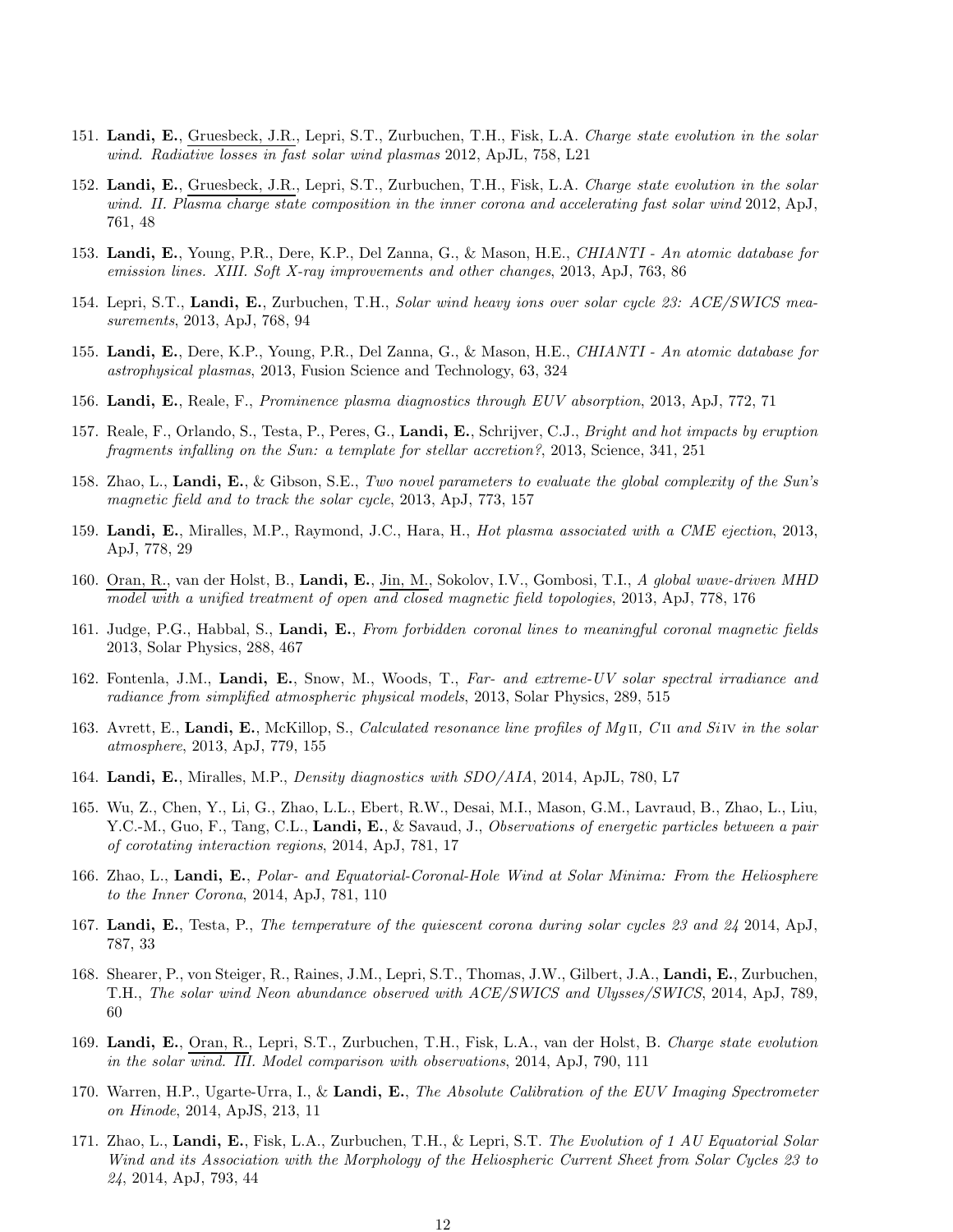- 172. Landi, E., Bhatia, A.K., Atomic Data and Spectral Line Intensities for Ca IX, 2014, ADNDT, 100, 1519
- 173. Reale, F., Orlando, S., Testa, P., Landi, E., Schrijver, C.J., Bright hot impacts by erupted fragments falling back on the Sun: UV redshifts in stellar accretion, 2014, ApJL, 797, L5
- 174. Landi, E., Testa, P., Neon and Oxygen abundances and abundance ratio in the solar corona, 2015, ApJ, 800, 110
- 175. Stakhiv, M., Landi, E., Lepri, S.T., Oran, R., Zurbuchen, T.H., On the origin of mid-latitude fast wind: challenging the two state solar wind paradigm, 2015, ApJ, 801, 100
- 176. Oran, R., Landi, E., van der Holst, B., Lepri, S.T., Vasquez, A., Nuevo, F., Frazin, R.A., Manchester, W., Sokolov, I., & Gombosi, T.I., A Steady-State Picture of Solar Wind Acceleration and Charge State Composition Derived from a Global Wave-Driven MHD Model, 2015, ApJ, 806, 55
- 177. Fontenla, J.M., Stancil, P.C., Landi, E., Solar Spectral Irradiance, solar activity, and the Near Ultraviolet, 2015, ApJ, 809, 157
- 178. Avrett, E., Tian, H., Landi, E., Curdt, W., & Wülser, J.-P., Modeling the Chromosphere of a Sunspot and the Quiet Sun, 2015, ApJ, 811, 88
- 179. Nuevo, F., Vasquez, A., Landi, E., Frazin, R.A., *Multimodal Differential Emission Measure in the Solar* Corona, 2015, ApJ, 811, 128
- 180. Del Zanna, G., Dere, K.P., Young, P.R., Landi, E., Mason, H.E., CHIANTI an atomic database for emission lines. Version 8, 2015, A&A, 582, A56
- 181. Landi, E., Lepri, S.T., Photoionization in the solar wind, 2015, ApJ, 812, L28
- 182. Young, P.R., Dere, K.P., Landi, E.,, Del Zanna, G., Mason, H.E., The CHIANTI atomic database, 2016, J. Phys. B, 49, 074009
- 183. Tomczyk, S., Landi, E., Burkepile, J.T., Casini, R., DeLuca, E.E., Fan, Y., Gibson, S.E., Judge, P.G., Lin, H., McIntosh, S.W., Solomon, S.C., de Toma, G., de Wijn, A.G., & Zhang, J., COSMO – The COronal Solar Magnetism Observatory, 2016, JGR, 121, 7470
- 184. Stakhiv, M., Landi, E., Lepri, S.T., Tracy, P., & Zurbuchen, T.H., On solar wind origin and acceleration: measurements from ACE 2016, ApJ, 829, 117
- 185. Landi, E., Habbal, S.R., & Tomczyk, S., Coronal Plasma Diagnostics from UCoMP ground based observations 2016, JGR, 121, 8237
- 186. Fontenla, J.M., Codrescu, M., Fedrizzi M., Fuller-Rowell, T., Hill, F., Landi, E., Woods, T. Five years of synthesis of solar spectral irradiance from SDID/SISA and SDO/AIA images, 2017, ApJ, 834, 54
- 187. Szente, J., Toth, G., Manchester, W.B. IV, van der Holst, B., Landi, E., Gombosi, T.I., Coronal jets simulated with the Alfven Wave Solar Model, 2017, ApJ, 834, 123
- 188. Zhao, L., Landi, E., Lepri, S.T., Kocher, M., Fisk, L.A., Anomalous composition in slow solar wind as a signature of magnetic reconnection in its source region, 2017, ApJS, 228, 4
- 189. Kocher, M., Lepri, S.T., Landi, E., Zhao, L., Manchester, W.B. IV, Anatomy of Depleted Interplanetary Coronal Mass Ejections, 2017, ApJ, 834, 147
- 190. Capannolo, L., Opher, M., Kay, C., & Landi, E., The deflection of the Cartwheel CME: ForeCAT results, 2017, ApJ, 839, 37
- 191. Mac Cormack, C., Vasquez, A.M., Lopez Fuentes, M., Nuevo, F.A., Landi, E., Frazin, R.A., Energy input flux in the global quiet Sun corona, 2017, ApJ, 843, 70
- 192. Oran, R., Landi, E., van der Holst, B., Sokolov, I.V., & Gombosi, T.I., Alfven wave turbulence as a coronal heating mechanism: simultaneously predicting the heating rate and the wave-induced emission line broadening, 2017, ApJ, 845, 98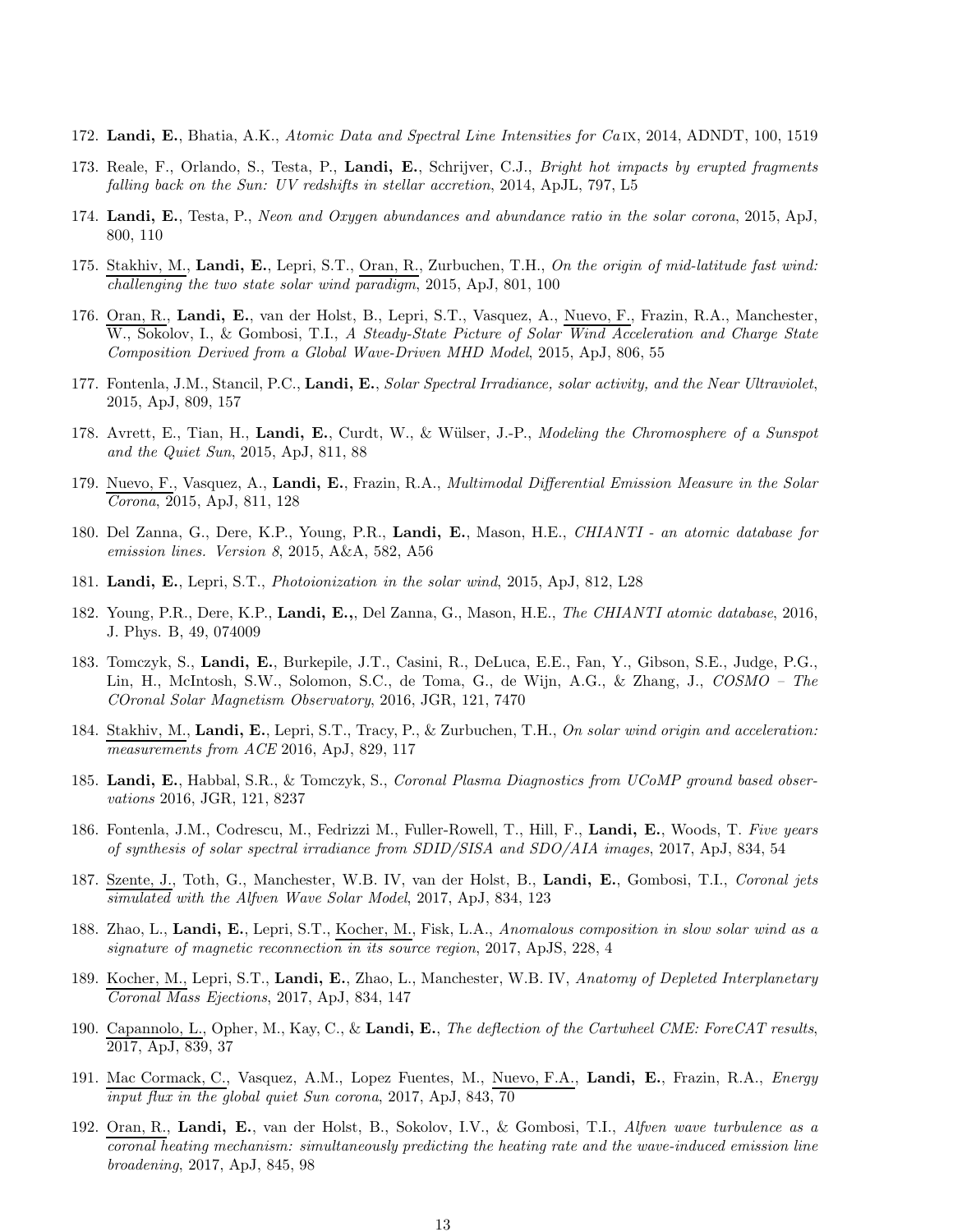- 193. Zhao, L., Landi, E., Lepri, S.T., Gilbert, J.A., Zurbuchen, T.H., Fisk, L.A., On the relation between the in situ properties and the coronal sources of the solar wind, 2017, ApJ, 846, 135
- 194. Wendeln, C., & Landi, E., EUV emission and scattered light diagnostics of equatorial coronal holes as seen by Hinode/EIS, 2018, ApJ, in press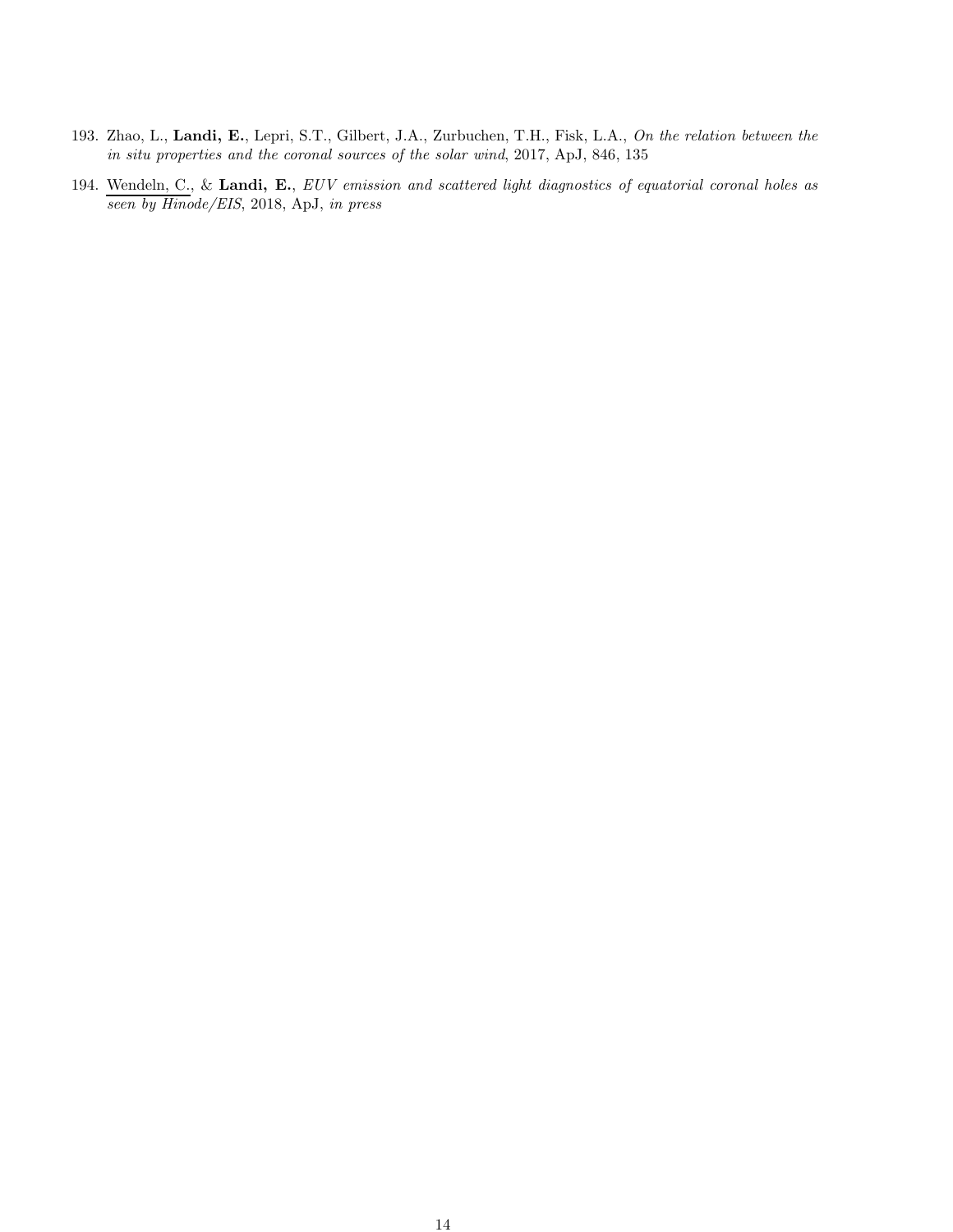# Papers Submitted to refereed Journals

- 1. Kocher, M., Landi, E., & Lepri, S.T., Tracking filament evolution in the low solar corona using remotesensing and in-situ observations, 2018, ApJ, submitted
- 2. Fontenla, J., Landi, E., Bright network, UVA, and the Physical Modeling of Solar Spectral and Total Irradiance in Recent Solar Cycles, 2018, ApJ, submitted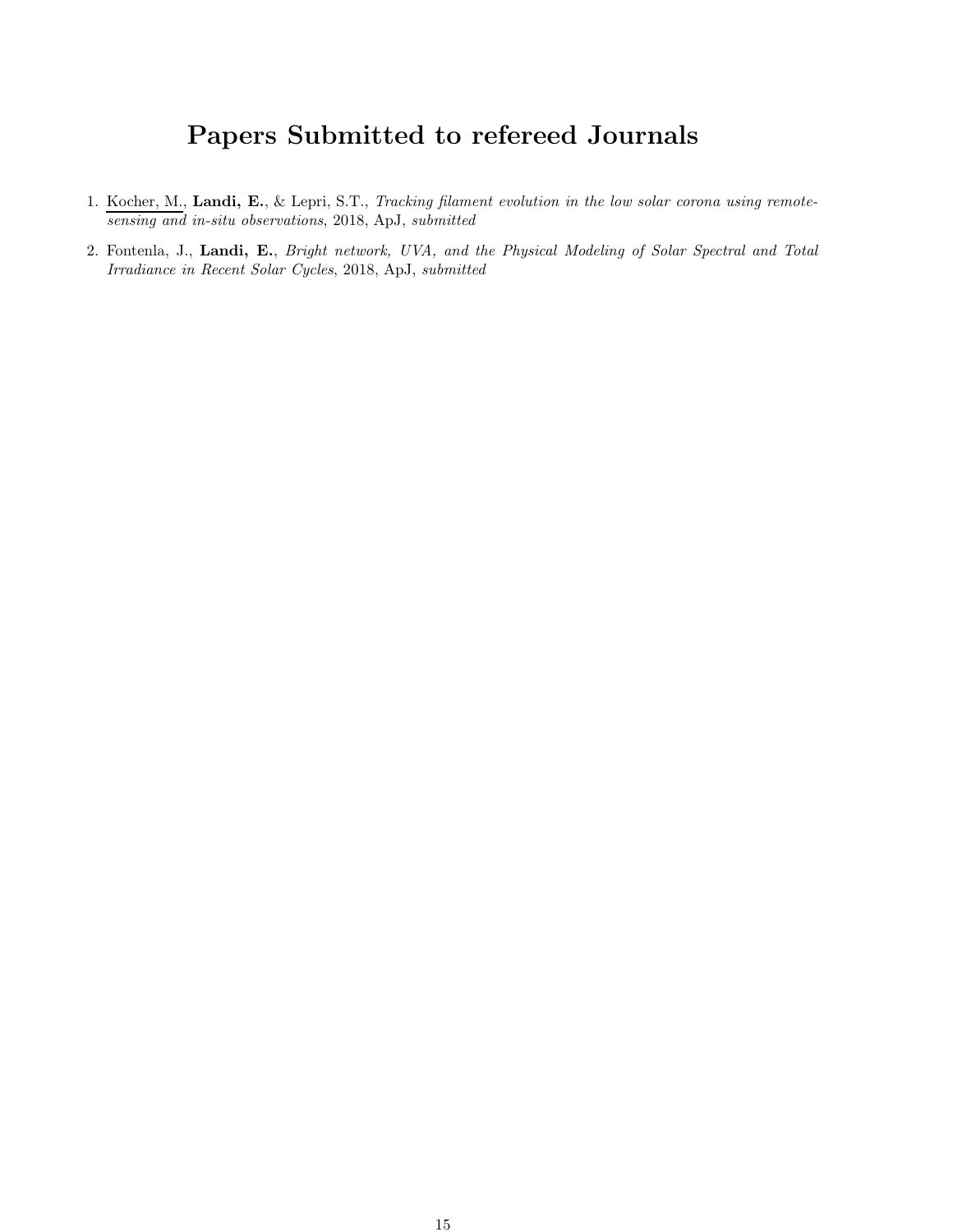### Conference Proceedings and other non-reviewed literature

- 1. Landi, E., Del Zanna, G., Landini, M., Bromage, B.J.I., Breeveld, E., Pike, C.D., GIS calibration study with a plasma diagnostic method, in Proceedings of the  $5<sup>th</sup>$  SOHO Workshop, Oslo, Norway, 17-20 June 1997, ESA SP-404, 1997, p. 495.
- 2. Landi, E., Landini, Temperature and density diagnostics of active region observed with CDS-NIS, in *Proceedings of the*  $5<sup>th</sup>$  *SOHO Workshop*, Oslo, Norway, 17-20 June 1997, ESA SP-404, 1997, p. 501.
- 3. Dere, K.P., Landi, E., Mason, H.E., Monsignori Fossi, B.C., Young, P.R., 1998, CHIANTI An Atomic Database For Emission Lines Paper I: Wavelengths Greater than 50 Angstroms in The Scientific Impact of the Goddard High Resolution Spectrograph, ASP Conference Series, eds. J.C.Brandt, T.B.Ake, Vol.143, p. 390.
- 4. Landi, E., Landini, M., Del Zanna, G., The EUVE spectrum of Kappa Cet in a quiescent phase,  $10^{th}$ Cambridge workshop on Cool stars, stellar systems and the Sun, ASP Conf Ser. 154, Ed. R.A. Donhaue and J.A.Bookbinder, p. 1005.
- 5. Landini, M., Landi, E., Density diagnostic of astrophysical plasmas, preceedings of the  $13^{th}$  International Conference on Spectral Line shapes, AIP Conference Preceedings, Vol 386, p. 419.
- 6. Landini, M., Landi, E., The XUV Spectral Code of Arcetri, preceedings of the 13th International Conference on Spectral Line shapes, AIP Conference Preceedings, Vol 386, p. 421.
- 7. Del Zanna, G., Landini, M., Landi, E., Monsignori Fossi, B.C., Comparison of temperature and density diagnostics in the coronae of  $\alpha$  Centauri and the Sun, preecedings of the Cool stars, stellar systems and the Sun,  $9<sup>th</sup> Cambridge Workshop$ , ASP Conference Series, Vol 109, p. 259.
- 8. Landi, E., Landini, M., Temperature and Density diagnostics of solar active and quiet regions observed with CDS-NIS on SOHO, Proceedings of Solar Jets and coronal Plumes, Guadaloupe, France, February 22-26 1998, ESA SP-421, p. 287
- 9. Landi, E., Landini, M., The Arcetri Spectral Code for thin plasmas, Proceedings of Solar Jets and coronal Plumes, Guadaloupe, France, February 22-26 1998, ESA SP-421, p. 293.
- 10. Landi, E., Landini, M., The Arcetri Spectral Code for thin plasmas, in Proceedings of A crossroads for European Solar and heliospheric Physics, Tenerife, March 23-27 1998, ESA SP-417, p. 251.
- 11. Landini, M., Brković, A., Landi, E., Rüedi, I., Solanki, S., 1999, Loop models from SOHO observations, Preceedings of the  $8^{th}$  SOHO Workshop, Paris, 22-25 June 1999, ESA SP-446, p. 423
- 12. Chiuderi Drago, F., Landi, E., Fludra, A., Kerdraon, A., 1999, Comparison between EUV and radio observations: a powerful diagnostic for the upper solar atmosphere, Preceedings of the  $8<sup>th</sup>$  SOHO Workshop, Paris, 22-25 June 1999, ESA SP-446, p. 287
- 13. Landi, E., Landini, M., 1999, Radiative Losses of optically thin plasmas, Preceedings of the  $8<sup>th</sup>$  SOHO Workshop, Paris, 22-25 June 1999, ESA SP-446, p. 411
- 14. Landi, E., Mullan, D., Poletto, G., Hassler, D.H., Wilhelm, K., 1999, Plasma flows in coronal hole regions, Preceedings of the  $8<sup>th</sup>$  SOHO Workshop, Paris, 22-25 June 1999, ESA SP-446, p. 417
- 15. Andretta, V., Landi, E., Del Zanna, G., Jordan, S.D., 1999, A direct comparison between EUV coronal flux and He resonance line photon flux from SOHO/CDS data, Preceedings of the  $8^{th}$  SOHO Workshop, Paris, 22-25 June 1999, ESA SP-446, p. 123
- 16. Gianetti, D., Landi, E., Landini, M., 1999, The effect of different ion fraction datasets on FIP effect studies, Proceedings of the  $9<sup>th</sup> European Meeting on Solar Physics, 1999 September 12-18, Florence, Italy,$ ESA SP-448, p. 599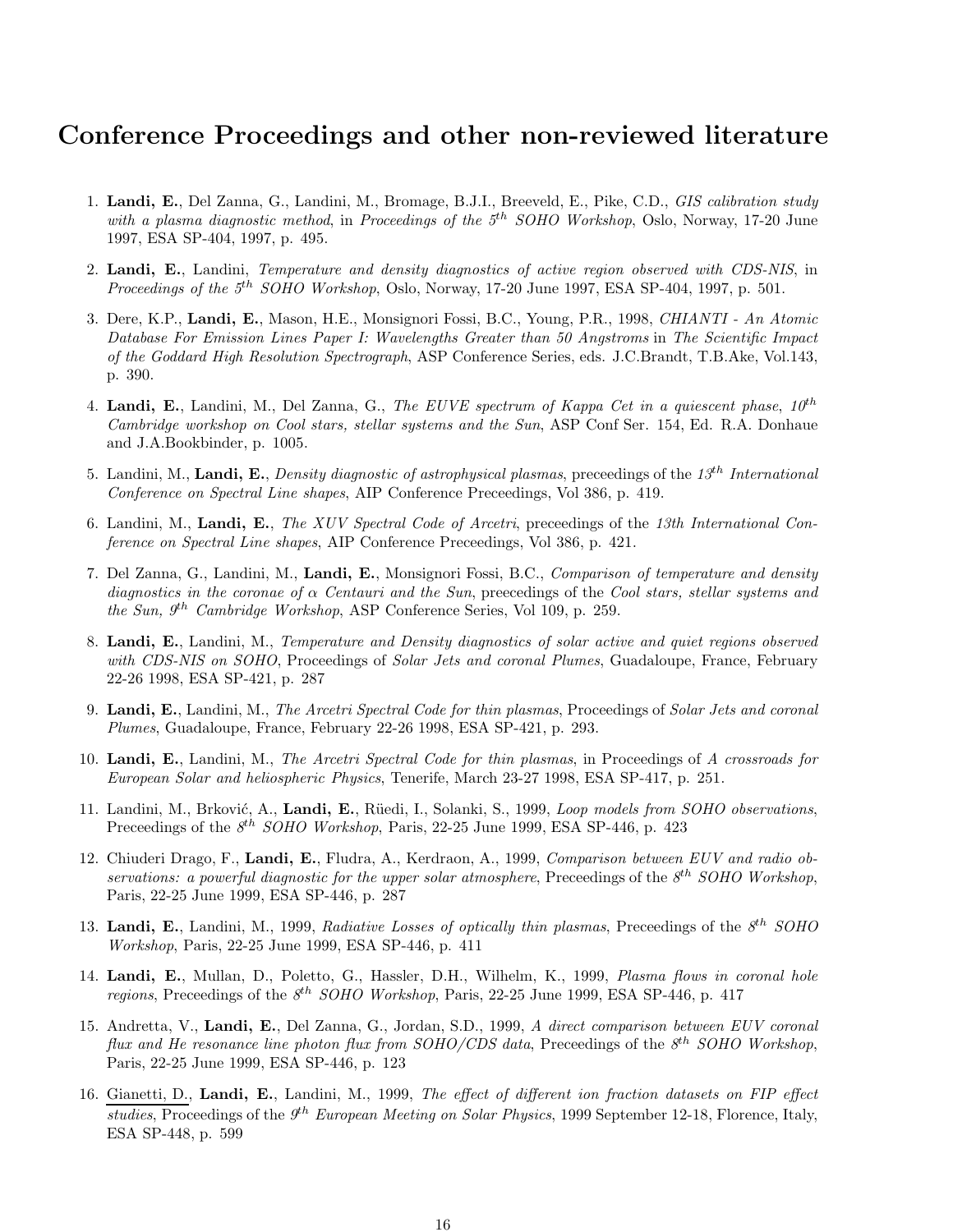- 17. Allen, R., Landi, E., Landini, M., Bromage, G.E., 1999, An empirical test of different ionization balance calculations in an isothermal solar plasma, Proceedings of the  $9<sup>th</sup>$  European Meeting on Solar Physics, 1999 September 12-18, Florence, Italy, ESA SP-448, p. 563
- 18. Gianetti, D., Landi, E., Landini, M., 2000, On the use of EUV lines for coronal abundances diagnostics, Proceedings of the 11<sup>th</sup> Cambridge Workshop on Cool Stars, Stellar Systems and the Sun, 1999 October 4-8, Puerto de la Cruz, Tenerife, Spain, CD-643
- 19. Allen, R., Landi, E., Landini, M., Bromage, G.E., 2000, An empirical test of different ionization balance calculations in an isothermal solar plasma, Proceedings of the  $11^{th}$  Cambridge Workshop on Cool Stars, Stellar Systems and the Sun, 1999 October 4-8, Puerto de la Cruz, Tenerife, Spain, CD-563
- 20. Landi, E., Landini, M., Dere, K.P., Risaliti, G., 2000, BEPPOSAX observations of Eq Pegasi, Proceedings of the 11th Cambridge Workshop on Cool Stars, Stellar Systems and the Sun, 1999 October 4-8, Puerto de la Cruz, Tenerife, Spain, CD-991
- 21. Landi, E., 2000, CHIANTI An atomic database for EUV emission lines, in Proceedings of Astrophysical Plasmas: Codes, Models and Observations, Mexico City, 25-30 Oct 1999 - 2000, Rev.Mex.Astr.Astroph., 9, 140
- 22. Gontikakis, C., Landi, E., Dara, H.C., Alissandrakis, C.E., Vial, J.-C., 2000, DEM Study of Selected Quiet Sun Areas, IAU Symposium Vol. 203, 2001, P. Brekke, B. Fleck, and J.B. Gurman, eds., p.390
- 23. Curdt, W., Landi, E., Feldman, U., Innes, D., Dwivedi, B.N., Wilhelm, K., 2000, Spectroscopic features in the EUV emission of a M8 flare observed by SUMER, IAU Symposium Vol. 203, 2001, P. Brekke, B. Fleck, and J.B. Gurman, eds., p.260
- 24. Dwivedi, B.N., Landi, E., Mohan, A., 2000, *Looking for the FIP Effect in EUV Spectra*, IAU Symposium Vol. 203, 2001, P. Brekke, B. Fleck, and J.B. Gurman, eds., p.356
- 25. Pauluhn, A., Solanki, S.K., Rüedi, I., Landi, E., Schühle, U., 2000, Statistical features of the Quiet Sun in EUV, IAU Symposium Vol. 203, 2001, P. Brekke, B. Fleck, and J.B. Gurman, eds., p.416
- 26. Del Zanna, G., Dere, K.P., Mason, H.E., Landi, E., Young, P.R., Landini, M., 2000, The CHIANTI atomic database: extension to the X-rays, IAU Symposium 203, Manchester, England, August 2000
- 27. Del Zanna, G., Dere, K.P., Landi, E., Landini, M., Mason, H.E., Young, P.R., 2000, Solar and Stellar High-Resolution X-Ray Spectra: Plasma Diagnostics with CHIANTI, in X-Ray Astronomy, PASP Conference Series, Vol. XXX, Eds. R.Giacconi, L.Stella and S.Serio
- 28. Curdt, W., Landi, E., 2001, Spectral windows on the Sun, in Solar Encounter: The First Solar Orbiter Workshop, Puerto de la Cruz, Tenerife, Spain, May 14-18
- 29. Young, P.R., Landi, E., Del Zanna, G., Bromage, G.E., Dere, K.P., Landini, M., Mason, H.E., CHIANTI - an atomic database for UV and X-Ray cool star spectroscopy, proceedings of th Cool Stars, stellar systems and the Sun -  $12^{th}$  Cambridge Workshop, 2003, p.1119
- 30. Landi, E., Dere, K.P., Mason, H.E., Del Zanna, G., Young, P.R., Landini, M., The CHIANTI project, in the Proc. of Symposium New Visions of the X-ray Universe in the XMM-Newton and Chandra Era, 26-30 November 2001, ESTEC, The Netherlands, ESA SP-488, Aug. 2002
- 31. Parenti, S., Landi, E., Bromage, B.J.I., 2002, Proceedings of the 11<sup>th</sup> SOHO Workshop, Davos, Switzerland, March 2002, ESA SP-508, 399
- 32. Dwivedi, B.N., Mohan, A., Landi, E., EUV plasma diagnostics for Nitrogen-like ions from spectra obtained by SUMER/SOHO, in Proc. of Magnetic coupling of the Solar Atmosphere, June 11-15, Santorini, Greece
- 33. Chiuderi Drago, F., Landi, E., 2003, The solar transition region from EUV and radio observations, Memorie Soc. Astr. It., 74, 691
- 34. Parenti, S., Landi, E., Bromage, B.J.I., 2003, Properties of the base of streamers from UV and EUV observations, Memorie Soc. Astr. It., 74, 717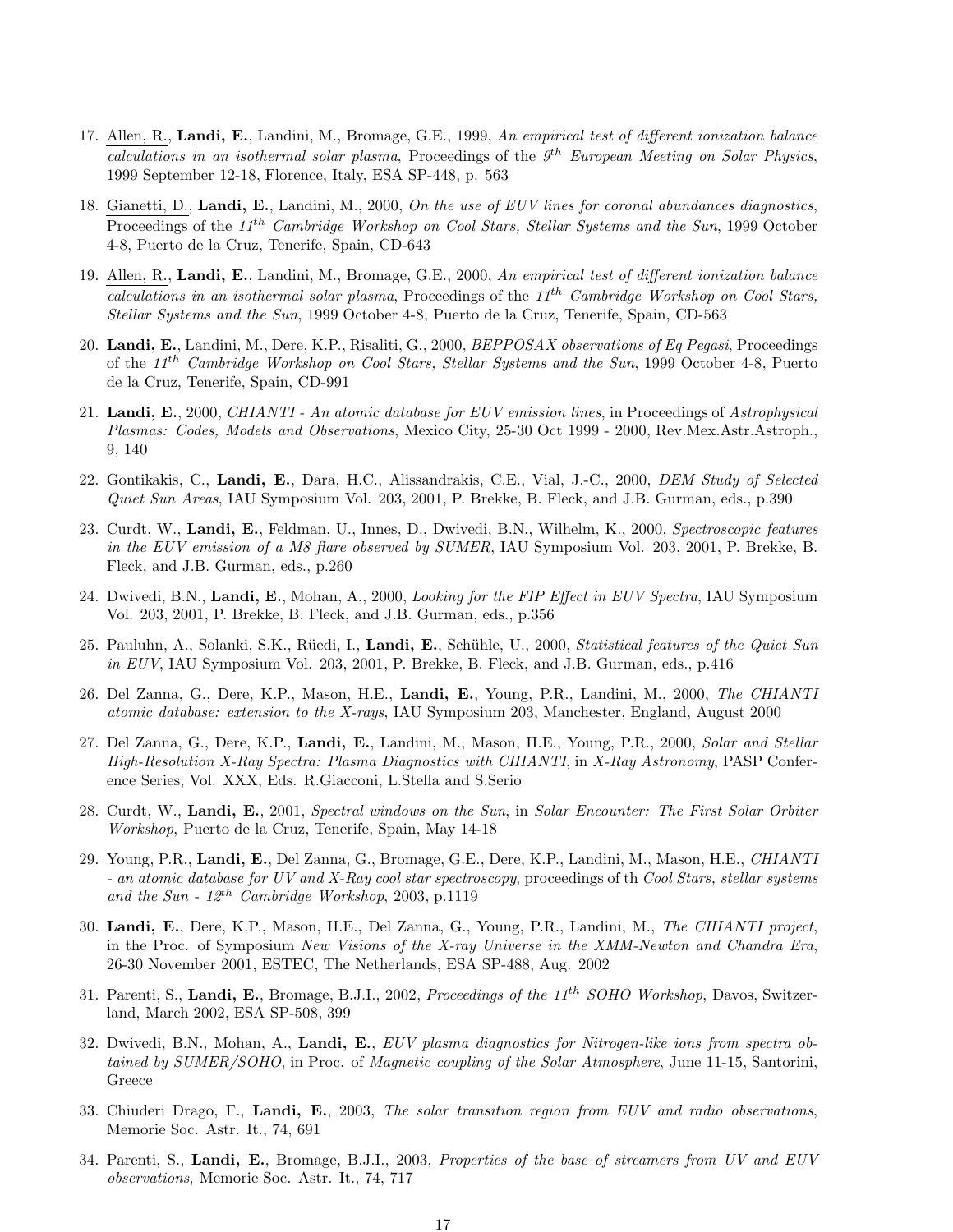- 35. Landi, E., Dere, K.P., Young, P.R., Landini, M., Mason, H.E., Del Zanna, G., The CHIANTI database, in Highlights in Astronomy, Publications of the Astronomy Society of the Pacific, 2004
- 36. Phillips, K.J.H., Sylvwester, J., Sylwester, B., Landi, E., Abundances of Potassium, Argon and Sulphur in Solar Flares, 2004, IAU Symposium 219, 176
- 37. Dwivedi, B.N., Mohan, A., Landi, E., FIP effect and FIP-dependent bias in the solar corona, 2004, IAU Symposium 219, 493
- 38. Landi, E., Landini, M., Active region loop models and observations 2004, IAU Symposium 219, 557
- 39. Landini, M., Landi, E., Del Zanna, G., Risaliti, G., The differential emission measure distribution of  $EQ$ Pegasi observed by BeppoSAX, 2004, IAU Symposium 219, 893
- 40. Sylwester, B., Sylwester, J., Siarkowski, M., Phillips, K.J.H., & Landi, E. 2004, IAU Symp. 223, Cambridge University Press, p. 671-674
- 41. Landi, E., K.P.Dere, P.R.Young, G.Del Zanna, H.E.Mason, M. Landini Recent developments of the CHIANTI database in the X-ray wavelength range, AIP Conf. Proc. 774, p. 409
- 42. Landi, E., Phillips, K.J.H., Sylwester, J., Sylwester, B., Dennis, B.R., Dubau, J., 2005, *Dielectronic* satellites near the  $1s^2 - -1s2p(n > 2)$  lines of the He-like ions in solar X-ray spectra, AIP Conf. Proc. 774, p. 173
- 43. Curdt, W., Landi, E., Wang, T., Feldman, U., 2003, In-situ heating in active region loops, Hvar Obs. Bull., 29, 157
- 44. Korendyke, C.M., Brown, C.M., Klimchuk, J.A., Landi, E., Mariska, J.T., Seely, J.F., Vourlidas, A., Design of the Very high Resolution Imaging Spectrograph: a sounding rocket mission for spectral imaging of the solar corona at subarcsecond scales, 2005, Proc. SPIE
- 45. Landi, E., Phillips, K.J.H., *Diagnostics of two X-ray flares using CHIANTI*, Proceedings of *SOHO* 16/ Solar Wind 11, SP-592, 499
- 46. Landi, E., Landini, M., Observations and models of solar active region loops, Proceedings of SOHO 16/ Solar Wind 11, SP-592, 495
- 47. Curdt, W., Landi, E., Wang, T., Feldman, U., Evidence for In-situ heating in active region loops, Proceedings of SOHO 16/ Solar Wind 11, SP-592, 475
- 48. Steffen, M., Schönberner, D., Warmuth, A., Schwope, A., Landi, E., Perinotto, M., Bucciantini, N., Modeling X-ray emission from planetary nebulae, 2005, AIP Conf. Series, 804, 161
- 49. Dere, K.P., Landi, E., Del Zanna, G., Young, P.R., Mason, H.E., & Landini, M., Application of CHIANTI to Solar-B, in Astronomical Society of the Pacific Conference Series, 369, 35
- 50. Dere, K.P., Landi, E., Application of CHIANTI to High Resolution Solar Spectra, AGU Fall Meeting, San Francisco, Ca, USA December 5-9, 2005
- 51. Landi, E., Dere, K.P., Young, P.R., Landini, M., Mason, H.E., Del Zanna, G., The CHIANTI database, in Highlights of Astronomy, vol. 13, p. 653
- 52. Korendyke, C.M., Brown, C., Dere, K.P., Doschek, G.A., Klimchuk, G.A., Landi, E., Mariska, J.T., Warren, H., Lang, J., Observations of the solar atmosphere with the Extreme Ultraviolet Imaging Spectrometer on Solar-B, AGU Fall Meeting, San Francisco, Ca, USA December 5-9, 2005
- 53. Sylwester, B., Sylwester, J., Phillips, K.J.H., Landi, E., He-like triplets observed by RESIK, 36<sup>th</sup> COSPAR Scientific Assembly, July 16-23, Beijing, China
- 54. Sylwester, J., Sylwester, B., Landi, E., Phillips, K.J.H., Kuznetsov, V.D., Determination of K, Ar, Cl, S and Si flare abundances from RESIK soft X-ray spectra,  $36^{th}$  COSPAR Scientific Assembly, July 16-23, Beijing, China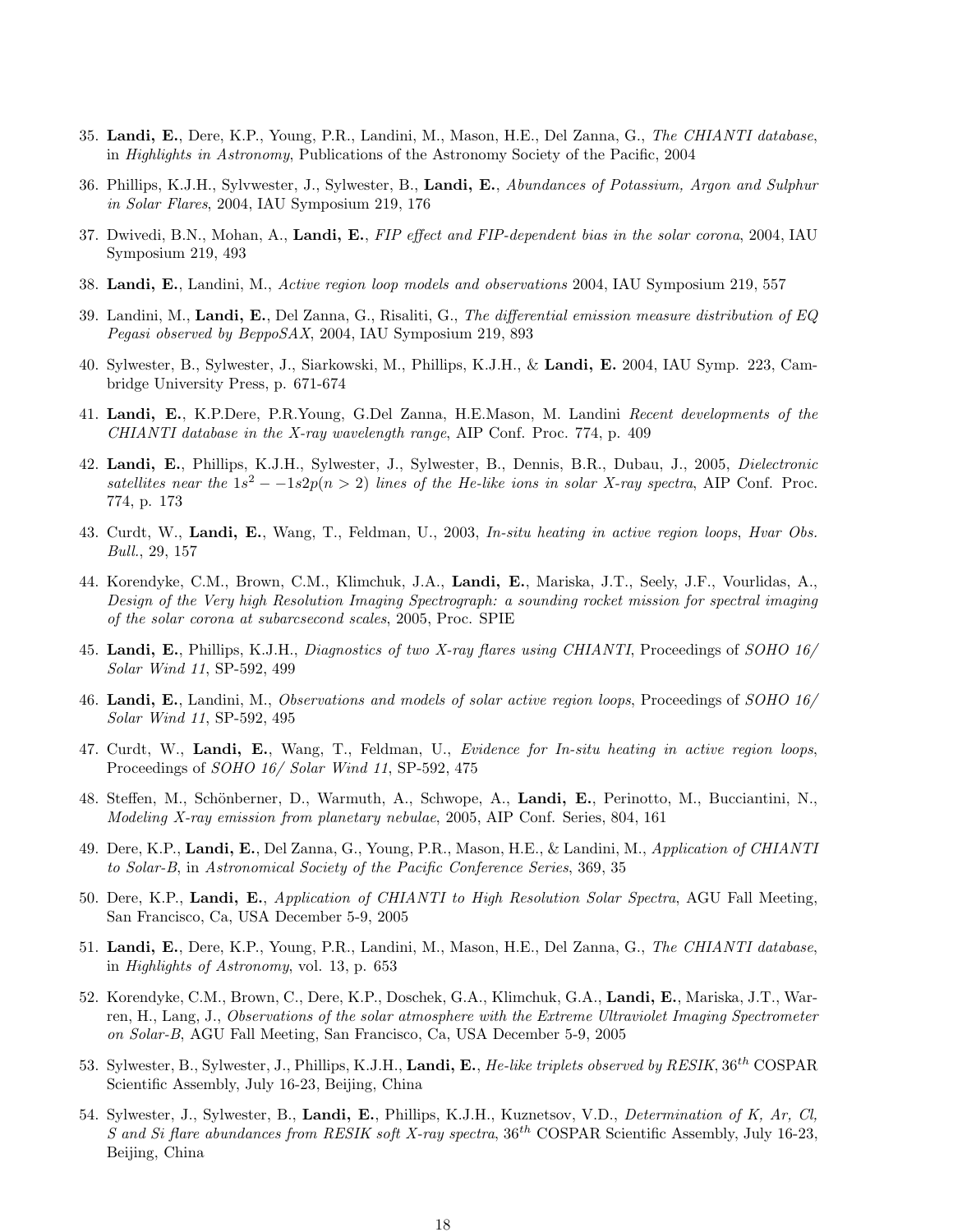- 55. Curdt, W., Landi, E., The transition region above sunspots, Publications Astronomical Society of the Pacific
- 56. Curdt, W., Landi, E., 2006, The transition region above sunspots, proceedings SOHO 17- 10 years of SOHO and beyond, ESA SP-617
- 57. Landi, E., Feldman, U., Doschek, G.A., 2006, Plasma diagnostics of the large-scale corona with SUMER, proceedings of SOHO 17- 10 years of SOHO and beyond, ESA SP-617
- 58. Kucera, T.A., Landi, E., 2006, Prominence and Cool Loop Energetic Measured In The UV, proceedings SOHO 17- 10 years of SOHO and beyond, Giardini Naxos, Italy, May 7-12, 2006
- 59. Kucera, T.A., Landi, E., Thermal analysis of post-eruption loops from 20000 to 2 million K, poster at the 2006 annual meeting of the Solar Physics Division/AAS, Durham, New Hampshire, June 25-30, 2006
- 60. Miralles, M.P., Bhattacharjee, A., Landi, E., Markovskii, S.A., Cranmer, S.R., Doschek, G.A., Forbes, T.G., Isenberg, P.A., Kohl, J.L., Ng, C.S., Raymond, J.C., & Vasquez, B.J. LWS TR&T Solar Wind Focused Group: the Beginnings, poster at the 2006 Fall meeting of the American Geophysical Union, San Francisco, Ca. Dec 11-15, 2006
- 61. Curdt, W., Landi, E., Sunspots: clouds on the Sun?, poster at the conference The physics of chromospheric plasmas, Coimbra, Portugal, October 9-13, 2006
- 62. Landi, E., Feldman, U., Doschek, G.A., 2006, Ne and O absolute abundances in the solar corona, poster at the  $14^{th}$  Cambridge Workshop on Cool Stars, Stellar Systems and the Sun in Pasadena, California, Nov 6-10, 2006.
- 63. Bryans, P., Landi, E., Savin, D.W., 2007, Implication for atomic physics from new ionization balance calculations and solar physics observations, poster at the DAMOP/DAMPφ, Calgary, Alberta, Canada, June 5-9, 2007
- 64. Korendyke, C.M., Vourlidas, A., Brown, C.M., Klimchuk, J.A., Landi, E., Seely, J.F., Progress toward a Very high Resolution Imaging Spectrometers (VERIS), poster at the 2007 annual meeting of the Solar Physics Division/AAS, Honolulu, Hawaii, May 27-31 2007
- 65. Kucera, T.A., Landi, E., Observations of low level heatingin an erupting prominence, poster at the 2007 annual meeting of the Solar Physics Division/AAS, Honolulu, Hawaii, May 27-31 2007
- 66. Feldman, U., Seely, J.F., Landi, E., Ralchenko, Y., An EUV narrow band imaging technique for diagnosing 10-30 KeV ITER plasmas poster at the International Conference on burning plasma diagnostics, Villa Monastero, Varenna, Italy, September 24-28, 2007
- 67. Bryans, P., Laming, J.M., Landi, E., Savin, D.W., Solar coronal observations and the implications of new ionization balance calculations, poster at the SELAC Workshop on Atomic Ion Stage Abundances in Astrophysical Plasmas, Auburn, Al February 25-26 2008
- 68. Landi, E., Bhatia, A.K., Atomic Data and Spectral Line Intensities for Be-like ions, poster at the SELAC Workshop on Atomic Ion Stage Abundances in Astrophysical Plasmas, Auburn, Al February 25-26 2008
- 69. Korendyke, C., Brown, C., Doschek, G.A., Landi, E., Karpen, J., Ko, Y.-K., Laming, J.M., Mariska, J., Morrill, J., Muglach, K., Patsourakos, S., Seely, J., Ugarte-Urra, I., Vourlidas, A., & Warren, H.P., Finescale Advanced Coronal and Transition region Spectrograph (FACTS), Poster at the NASA Heliophysics Town Hall Meeting, May 19-20, 2008, College Park, MD, 20740
- 70. Testa, P., Landi, E., Diagnostics of the thermal structure of off-disk quiet Sun plasma, Poster at the 2008 AGU Joint Assembly, Fort Lauderdale, Florida, May 27-30, 2008
- 71. Kucera, T.A., Landi, E., Analysis of EUV, UV and H- $\alpha$  emission from two very different prominences, Poster at the 2008 AGU Joint Assembly, Fort Lauderdale, Florida, May 27-30, 2008
- 72. Muglach, K., Landi, E., Doschek, G.A., The electron temperature of the solar transition region, Abstract/Talk at the 2008 AGU Joint Assembly, Fort Lauderdale, Florida, May 27-30, 2008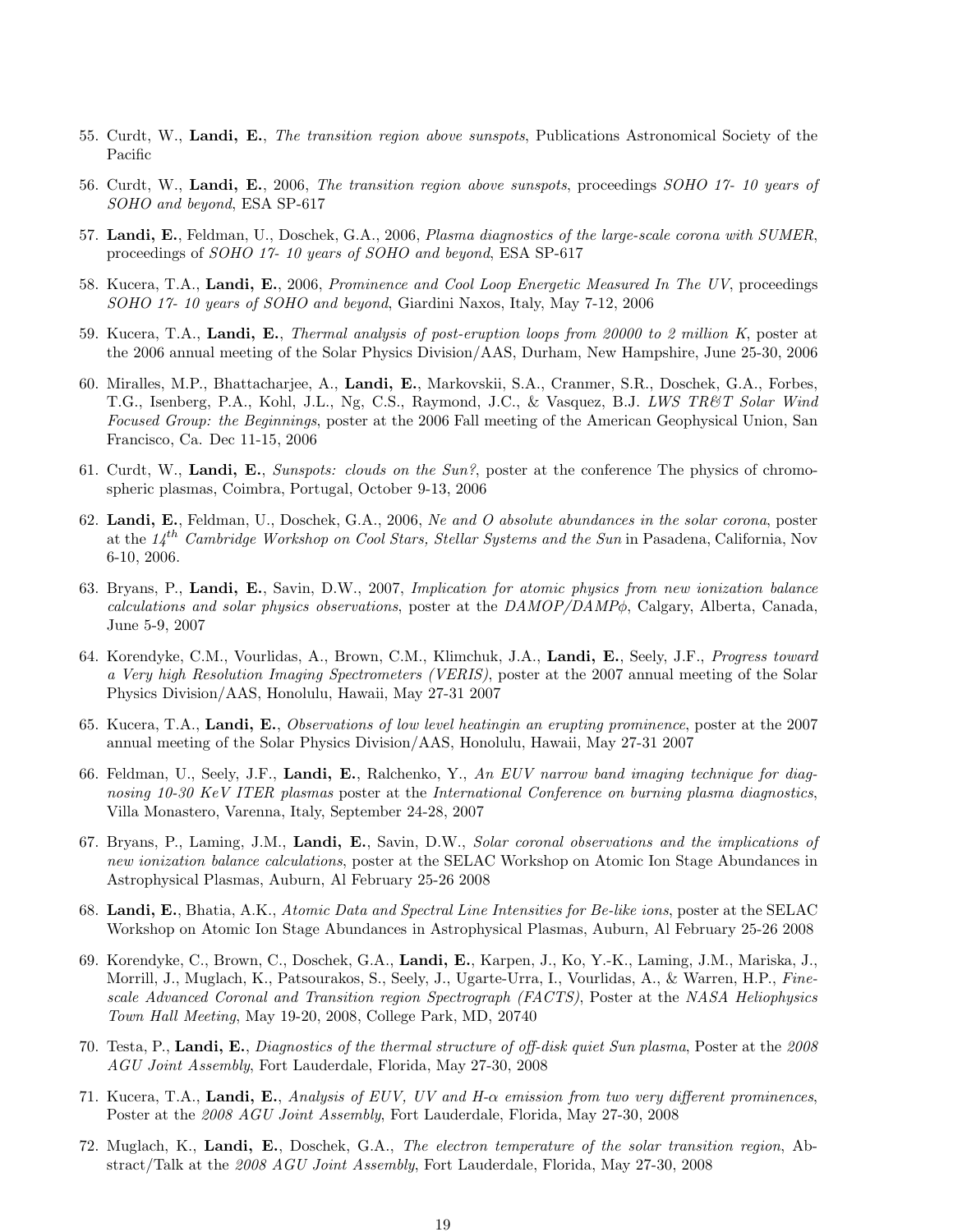- 73. Feldman, U., Landi, E., Doschek, G.A., Seely, J.F., & Dammasch, I., A proposed new method for the determination of the solar irradiance at  $\lambda < 1200 \text{ Å}$ ,  $37^{th}$  COSPAR Scientific Assembly. Held 13-20 July 2008, in Montreal, Canada, p.866
- 74. Landi, E., Feldman, U., The thermal structure of the solar upper atmosphere 2009, AIP Conference Proceedings Series 1161, 142
- 75. Young, P.R., & Landi, E., Improved atomic models for EUV imaging instruments 2009, SPD meeting, Boulder, Co, June 14-18, 2009
- 76. Landi, E., Cranmer, S.R., Ion temperatures in the low solar corona: Polar coronal holes at solar minimum 2010, AIP Conference Proceedings Series, 428, 197
- 77. Landi, E., Raymond, J.C., Miralles, M.P., Hara, H., *Physical conditions in a CME from Hinode, STEREO* and SOHO observations 2010, AIP Conference Proceedings Series, 428, 201
- 78. Testa, P., Landi, E., Drake, J.J., Testing Atomic Data for the SDO AIA and EVE Missions 2010, SPD meeting, Miami, Fl, May 23-27, 2010
- 79. Hahn, M., Savin, D.W., Landi, E., Bryans, P., Miralles, M.P., Properties of the Solar Corona above a Polar Coronal Hole during the Recent Solar Minimum 2010, SPD meeting, Miami, Fl, May 23-27, 2010
- 80. Ko, Y.-K., Landi, E., Young, P.R., Feldman, U., & Warren, H.P., Variations in a decaying EUV-bright region, poster at the conference Hinode-4: unsolved problems and recent insights, Mondello, Italy 11-15 October 2010
- 81. Hahn, M., Savin, D.W., Landi, E., Differential Emission Measure Analysis of a Polar Coronal Hole during the Recent Solar Minimum, poster at 2011, SPD meeting, Las Cruces, NM, June 12-16 2011
- 82. Alexander, R.L., Gilbert, J.A., Landi, E., Simoni, M., & Zurbuchen, T.H. Audification as a diagnostic tool for exploratory heliospheric data analysis, proceedings of the  $17^{th}$  International Conference on Auditory Display (ICAD-2011), Budapest, Hungary, June 20-24, 2011
- 83. Meng J., Manchester, W.B., van der Holst, B., Gruesbeck, J.R., Frazin, R.A., Landi, E., Vazquez, A.M., Lamy, P.L., Llebaria, A., Fedorov, A., Toth, G. & Gombosi, T.I. A global two-temperature corona and inner heliosphere model: a validation study, poster at the 2011 SHINE Conference, Snowmass, CO, July 11-15, 2011
- 84. Landi, E., Alexander, R.L., Gruesbeck, J.R., Gilbert, J.A., Lepri, S.T., Manchester, W.B., & Zurbuchen, T.H. Carbon Ionization Stages as a diagnostic of the solar wind poster at the 2011 SHINE Conference, Snowmass, CO, July 11-15, 2011
- 85. Hahn, M., Savin, D.W., Landi, E., Differential Emission Measure analysis of a polar coronal hole during the recent solar minimum, poster at the 2011 SHINE Conference, Snowmass, CO, July 11-15, 2011
- 86. Frazin, R.A., Vazquez, A.M., Landi, E., Manchester, W.B., & Huang, Z., First results from Differential Emission Measure Tomography with SDO/AIA, 2011 SPD meeting, Las Cruces, NM, June 12-16, 2011
- 87. Brosius, J.W., Wang, T.J., Rabin, D.M., & Landi, E., Coronal bright points and quiet Sun areas observed with EUNIS-07 and EIS, 2011 SPD meeting, Las Cruces, NM, June 12-16, 2011
- 88. Hahn, M., Savin, D.W., Landi, E., Differential Emission Measure analysis of a polar coronal hole during the recent solar minimum, 2011 SPD meeting, Las Cruces, NM, June 12-16, 2011
- 89. McLaughlin, B.M, Teck-Ghee L., Ludlow, J.A., Landi, E., Loch, S.D., Pindzola, M.S., & Ballance, C.P., Electron-impact excitation of the  $Ne^{2+}$  O-like ion poster at the XXVII international conference on photonic, electronic and atomic collisions, Belfast, Northern Ireland, Jul 27-Aug 2, 2011
- 90. Miralles, M.P. Landi, E., Cranmer, S.R., Raymond, J.C., Characterization of solar wind sources, AGU Fall Meeting, San Francisco, Ca, USA December 5-9, 2011
- 91. T.A. Kucera, S.E. Gibson, D.J. Schmit, E. Landi, D. Tripathi Temperature Structure of a Coronal Cavity 2012 SPD meeting, Anchorage, Alaska, June 10-14, 2012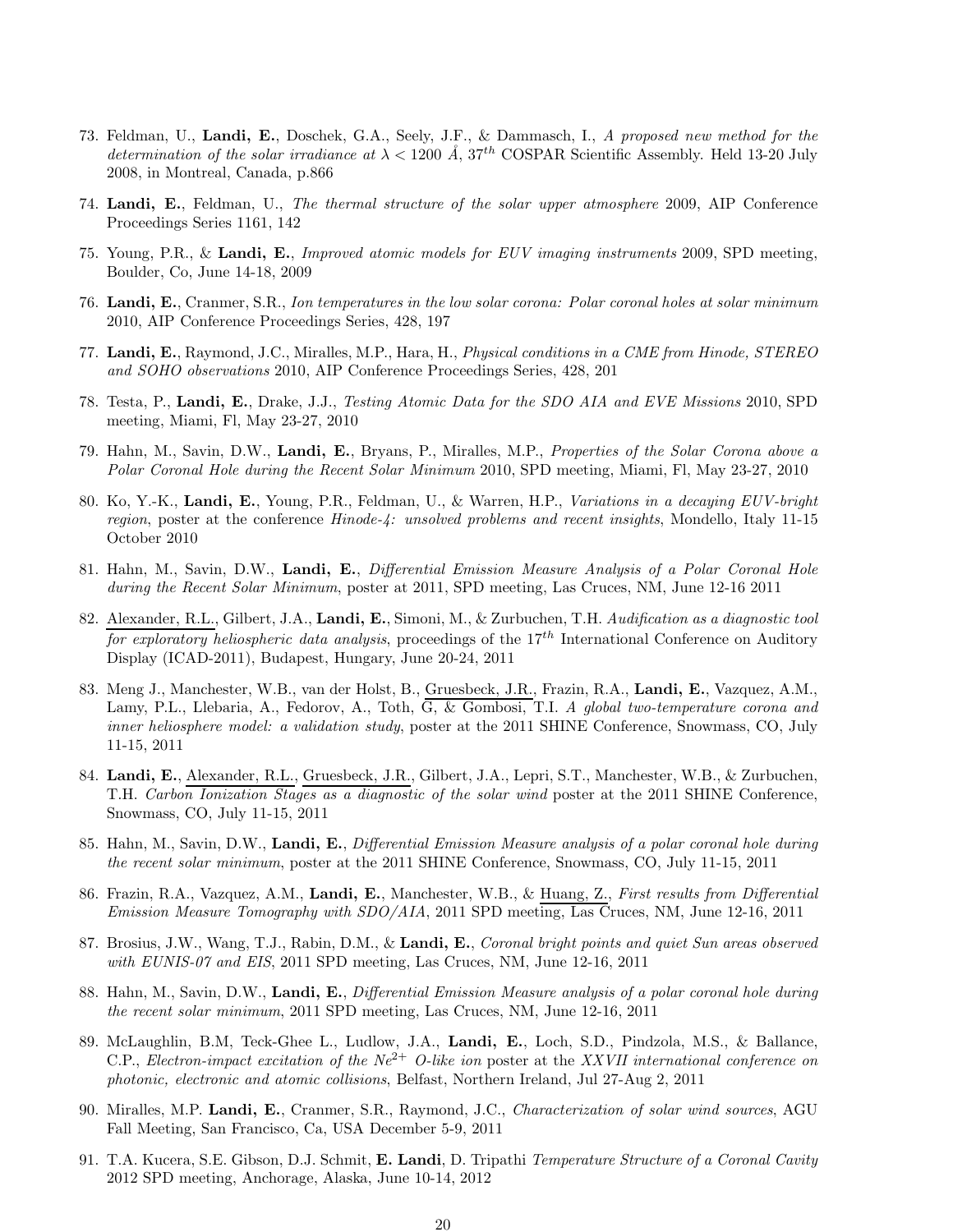- 92. Habbal, S.R., E. Landi, Morgan, H., Druckmuller, M., Ding, A. Coordinated visible, EUV and white light observations of the extended corona during the 2010 July 11 total solar eclipse, 2012 SPD meeting, Anchorage, Alaska, June 10-14, 2012
- 93. Hahn, M., E. Landi, Savin, D.W., Evidence for wave damping at low heights in a polar coronal hole 2012 SPD meeting, Anchorage, Alaska, June 10-14, 2012
- 94. Testa, P., Landi, E., Saar, S. The thermal and spatial structure of the solar corona over the cycle and its implication for the coronae of inactive stars, poster at the  $17<sup>th</sup>$  Cambridge Workshop on Cools Stars, Stellar Systems and the Sun, Barcelona, Spain, June 24-29, 2012
- 95. Reale, F., Landi, E., Orlando, S., Catastrophic cooling in the evolution of coronal flaring plasma poster at the  $17<sup>th</sup>$  Cambridge Workshop on Cools Stars, Stellar Systems and the Sun, Barcelona, Spain, June 24-29, 2012
- 96. Huang, Z., Frazin, R.A., Landi, E.,, Manchester IV, W.B., Vásquez, A.M., Gombosi, T.I., The Newly Discovered Global Temperature Structures in Different Solar Rotation, poster at the SHINE conference, Maui, HI, June 24-29 2012
- 97. Gilbert, J.A., Lepri, S.T., Landi, E.,, & Zurbuchen, T.H. Complete heavy ion charge state distributions of solar wind heavy ions associated with ICMEs poster at the SHINE conference, Maui, HI, June 24-29 2012
- 98. Young, P.R., Del Zanna, G., Dere, K.P., Landi, E., Mason, H.E. The CHIANTI atomic database: new improvements for solar physics applications, poster at the Eight International Conderence on Atomic and Molecular Data and Their Applications, Washington, DC, September 30-October 4 2012
- 99. A.K. Bhatia, Landi, E.,, Atomic data for the CHIANTI database poster at the Eight International Conderence on Atomic and Molecular Data and Their Applications, Washington, DC, September 30- October 4 2012
- 100. Oran, R., van der Holst, B., Landi, E., Gruesbeck, J.R., Sokolov, I., Gombosi, T.I., Using heavy ion emission and charge state distributions to validate a global 3D two-temperature alfvenic turbulence driven solar model AGU Fall Meeting, San Francisco, Ca, USA December 3-7, 2012
- 101. Miralles, M.P., Landi, E., Cranmer, S.R., Cohen, O., & Raymond, J.C., Coronal streamers and their associated solar wind streams, AGU Fall Meeting, San Francisco, Ca, USA December 3-7, 2012
- 102. Weberg, M.J., Zurbuchen, T.H., Lepri, S.T., Landi, E., Reoccurring heavy ion dropouts in the solar wind AGU Fall Meeting, San Francisco, Ca, USA December 3-7, 2012
- 103. McLaughlin, B.M, Teck-Ghee L., Ludlow, J.A., Landi, E., Loch, S.D., Pindzola, M.S., & Ballance, C.P., Electron-impact excitation of the  $Ne^{2+}$  O-like ion 2012, Journal of Physics: Conference Series, 388, 062004
- 104. Miralles, M.P., Landi, E., Cranmer, S.R., Cohen, O., Raymond, J.C., Rona, O. Comparison of Coronal Streamer Properties to Solar Wind Models For The Last Two Solar Cycle Minima, 2013, poster at the 2013 SPD meeting, Bozeman, MT July 8-11 2013
- 105. Mason, H.E., Del Zanna, G., Young, P.R., Dere, K.P., & Landi, E., The CHIANTI atomic database, 2013, poster at the 2013 UK National Astronomy Meeting, Univ. St. Andrews, UK, July 1-5 2013
- 106. Oran, R., van der Holst, B., Landi, E., Gombosi, T.I., Heating of coronal streamers: a combined study using a 3D Alfven wave solar model and SUMER observations, poster at the SHINE conference, Buford, GA, June 24-28 2013
- 107. Zhao, L., Landi, E., Fisk, L.A., Polar- and equatorial-coronal-hole wind at solar minima: ACE and Ulysses observations, poster at the SHINE conference, Buford, GA, June 24-28 2013
- 108. Vasquez, A.M., Nuevo, F., Frazin, R.A., & Landi, E., The multi-modal DEM of coronal streamers as seen by SDO/AIA tomography, poster at the AGU Fall Meeting, San Francisco, Ca, USA December 9-13, 2013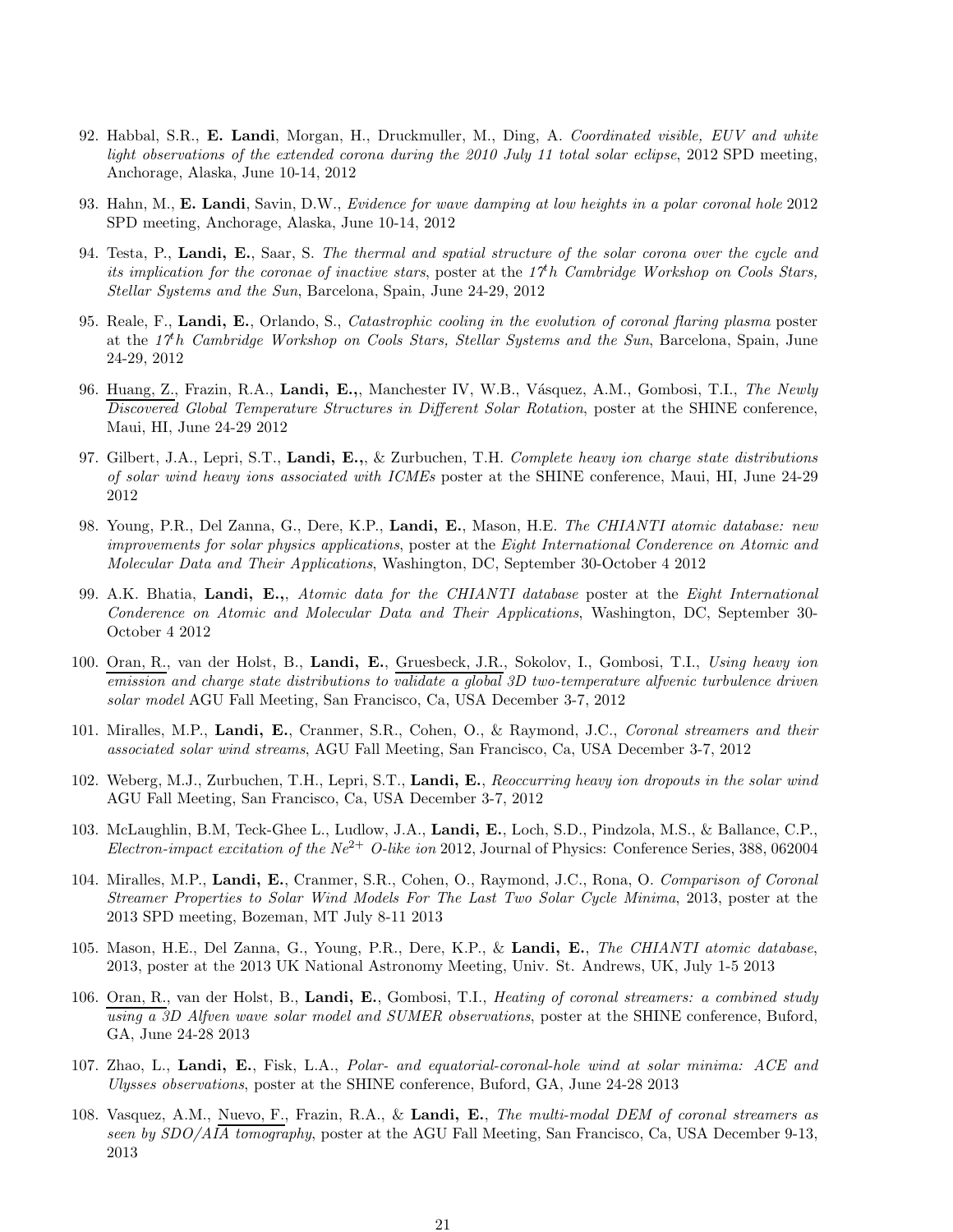- 109. Korendyke, C., Chua, D., Tun, S., Vourlidas, A., Morrill, J.S., Brown, C., McMullin, D.R., Warren, H.P., Ugarte-Urra, I., Young, P.R., Landi, E., Davila, J.M., & Klimchuk, J.A. High Resolution EUV spectroscopy: Design and Performance of VERIS, poster at the AGU Fall Meeting, San Francisco, Ca, USA December 9-13, 2013
- 110. Miralles, M.P., Landi, E., Cranmer, S.R., Raymond, J.C., Cohen, O., & Oran, R., Determining the Coronal Origin of the Slow Solar Wind Using Remote Sensing and In Situ Observations, poster at the AGU Fall Meeting, San Francisco, Ca, USA December 9-13, 2013
- 111. Rabin, D.M., Landi, E., Daw, A.N., & Brosius, J.W., Spatially Resolved Differential Emission Measures from EUNIS, poster at the AGU Fall Meeting, San Francisco, Ca, USA December 9-13, 2013
- 112. Daw, A.N., Rabin, D.M., Brosius, J.W., Landi, E., & Klimchuk, J.A. Coronal Heating Diagnostics from EUNIS 2013, poster at the AGU Fall Meeting, San Francisco, Ca, USA December 9-13, 2013
- 113. Oran, R., van der Holst, B., Landi, E., & Gombosi, T.I., Sun-to-Earth Analysis of Heavy Ion Charge States and Solar Wind Properties in Pseudo Streamers, poster at the AGU Fall Meeting, San Francisco, Ca, USA December 9-13, 2013
- 114. Zhao, L., Landi, E., Latitudinal dependence of coronal hole-associated fast solar wind, 2014, ASP Conference Series, Q. Hu and G.P. Zank editors, Astronomical Soc. Pacific
- 115. Nuevo, F., Vasquez, A.M., Frazin, R.A., & Landi, E., Multi-modal DEM in the solar corona, Asociacion Argentina de Astronomia, BAAA, Vo. 56, 2013 A.C.Rovero, P.B. Tissera, L.J. Pellizza & M. Lares eds.
- 116. Del Zanna, G., Mason, H.E., Young, P.R., Dere, K.P., & Landi, E. The CHIANTI atomic database version 8, 2014, poster at the 2014 European Solar Physics meetin, Dublin, Ireland, Sept 8-12, 2014
- 117. Avrett, E., Tian, H., Landi, E., Curdt, W., & Wuelser, J.-P., Semiempirical modeling of sunspots, IRIS-4 Workshop, Boulder, Co, May 18-22 2015
- 118. Mac Cormack, C., Lopez fuentes, M., Vasquez, A.M. Nuevo, F.A., Frazin, R.A., Landi, E., Comparison between two models of energy balance in coronal loops, 2015, BAAA, 58, 2015
- 119. Zhao, L., Landi, E., Kocher, M., Lepri, S.T., Fisk, L.A., & Zurbuchen, T.H. Anomalously low  $O<sup>7+</sup>/O<sup>6+</sup>$ ratio in solar wind:  $\overline{ACE/SWICS}$  observation, 2016, AIP Conf. Proc, 1720, 020006
- 120. Zhao, L., Landi, E., Fisk, L.A., & Lepri, S.T. The coherent relation between the solar wind proton speed and  $O^{7+}/O^{6+}$  ratio and its coronal sources, 2016, AIP Conf. Proc, 1720, 020007
- 121. Fludra, A., Landi, E., Testing models of the fast solar wind using spectroscopic and in situ observations, 2017, Proceedings IAU symposium 335, Foullon & Malandraki eds.
- 122. Thompson, M.J., Tomczyk, S., Gibson, S.E., McIntosh, S.W., Landi, E., The Coronal Solar Magnetism Observatory, 2017, Proceedings IAU symposium 335, Foullon & Malandraki eds.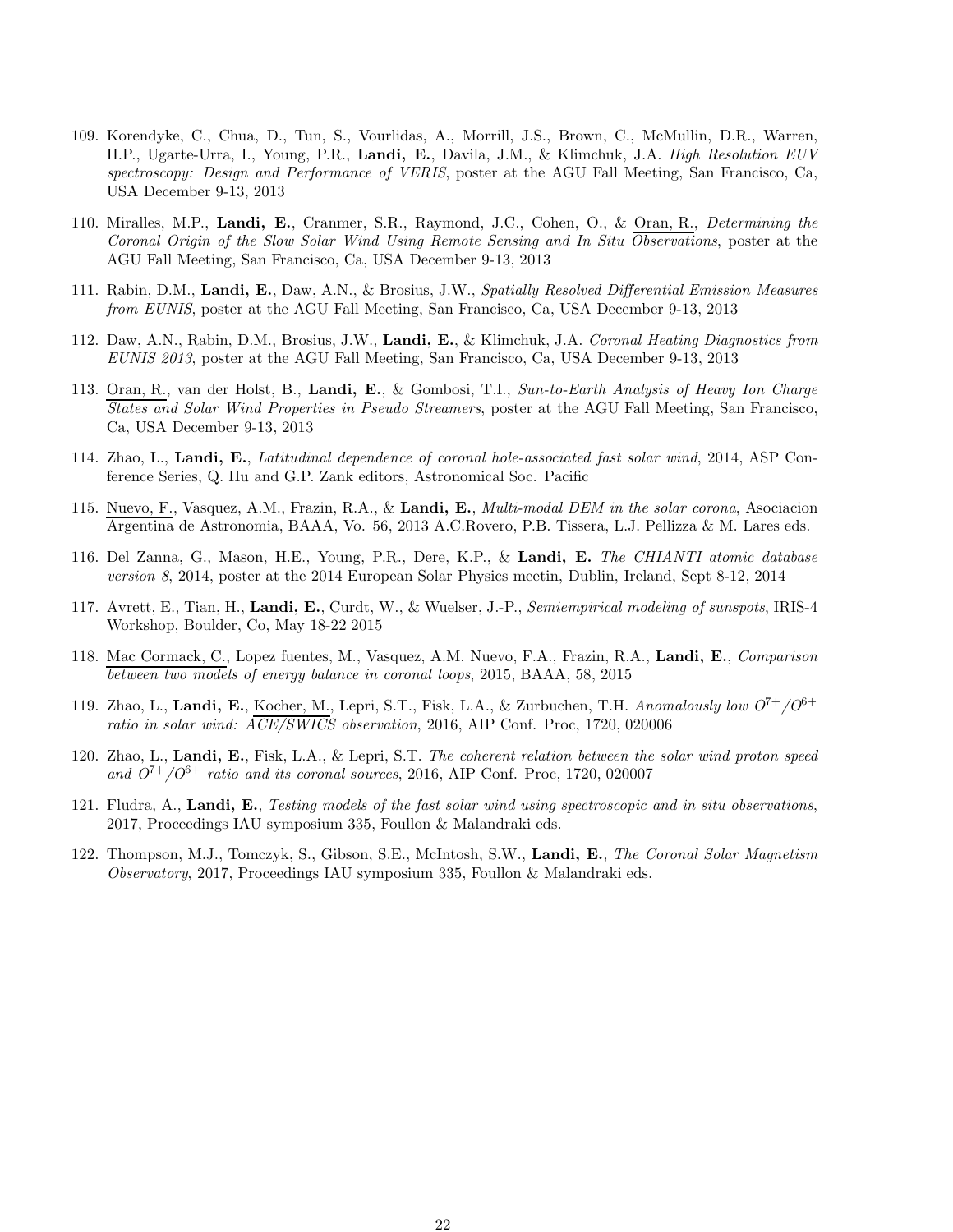### Seminars and Invited Talks

- 1. The CHIANTI database, in Getting started with CDS workshop, Abingdon, UK, May 1996
- 2. Extracting spectral intensities from CDS, II ADAS workshop, Abingdon, UK, November 1996
- 3. The CDS spectrum, III ADAS workshop, Abingdon, UK, November 1997
- 4. Temperature and density diagnostics of quiet Sun and active regions observed with CDS-NIS on SOHO, invited talk at the UK National Astronomy Meeting, St. Andrews, UK, April 1998
- 5. SERTS observations of Fe XII, invited talk at the Iron Project Meeting, Abingdon, UK, July 1998
- 6. Diagnostics of solar and stellar coronal plasma, Seminar Talk at the University of Florence, Italy, November 1998
- 7. The CHIANTI project, invited talk at the conference Astrophyiscal Plasmas, Codes, Models and Observations, Mexico City, Mexico, October 25-29, 1999
- 8. CDS observations of active region loops, invited talk at the  $2^{nd}$  Solar-B Science Meeting, Sagamihara, Japan, December 4-6, 2000
- 9. The CHIANTI database, invited talk at the conference New Visions of the X-ray Universe, ESTEC, Noordwijk, The Netherlands, November 26-30, 2001
- 10. Measuring the temperature of CDS loops, invited talk at the Coronal Loops Workshop, Istitute d'Astrophysique Spatiale, Orsay, Paris, November 13-15, 2002
- 11. Plasma diagnostics with bremsstrahlung in the solar atmosphere, Solar Science Seminar, Goddard Space Flight Center, January 22, 2003
- 12. The CHIANTI database, invited talk at the Joint Discussion 17: Atomic Data for X-Ray Astronomy, XXV IAU General Assembly, Sydney, Australia, July 13-26, 2003
- 13. SOHO/CDS observations and models of solar magnetic loops, invited talk at the Symposium 219: Stars as Suns: Activity, Evolution and Planets, XXV IAU General Assembly, Sydney, Australia, July 13-26, 2003
- 14. Plasma diagnostics with high-resolution soft X-ray observations of the Sun, invited talk at the American Physical Society April meeting 2004, Denver, Colorado, May 1-4, 2004.
- 15. Comparison of loop models and SOHO observations, invited talk at the Solar Coronal Loops Workshop, Palermo, Italy, 1-3 September 2004
- 16. Recent advances in the CHIANTI database in the X-ray range, invited talk at the X-ray diagnostics for astrophysical plasmas, Cambridge, MA, 15-17 November 2004
- 17. CHIANTI An atomic database for X-ray spectroscopy, invited talk at the X-ray spectroscopy and plasma diagnostics from the RESIK, RHESSI and SPIRIT instruments Workshop, Wroclaw, Poland 6-8 December 2005
- 18. The CHIANTI database, invited talk at the Iron Project Meeting, Rutherford Appleton Laboratory, UK, December 15-16 2005
- 19. Plasma diagnostics of the large-scale corona with SUMER, invited talk at the SOHO 17-10 years of SOHO and beyond, Giardini Naxos, Italy, May 7-12, 2006
- 20. Recent advances in the CHIANTI project, invited talk at the High Accuracy Atomic Physics in Astronomy, Cambridge, Ma, August 7-9, 2006
- 21. Benchmarking atomic data for X-ray lines, invited talk at the High Accuracy Atomic Physics in Astronomy, Cambridge, Ma, August 7-9, 2006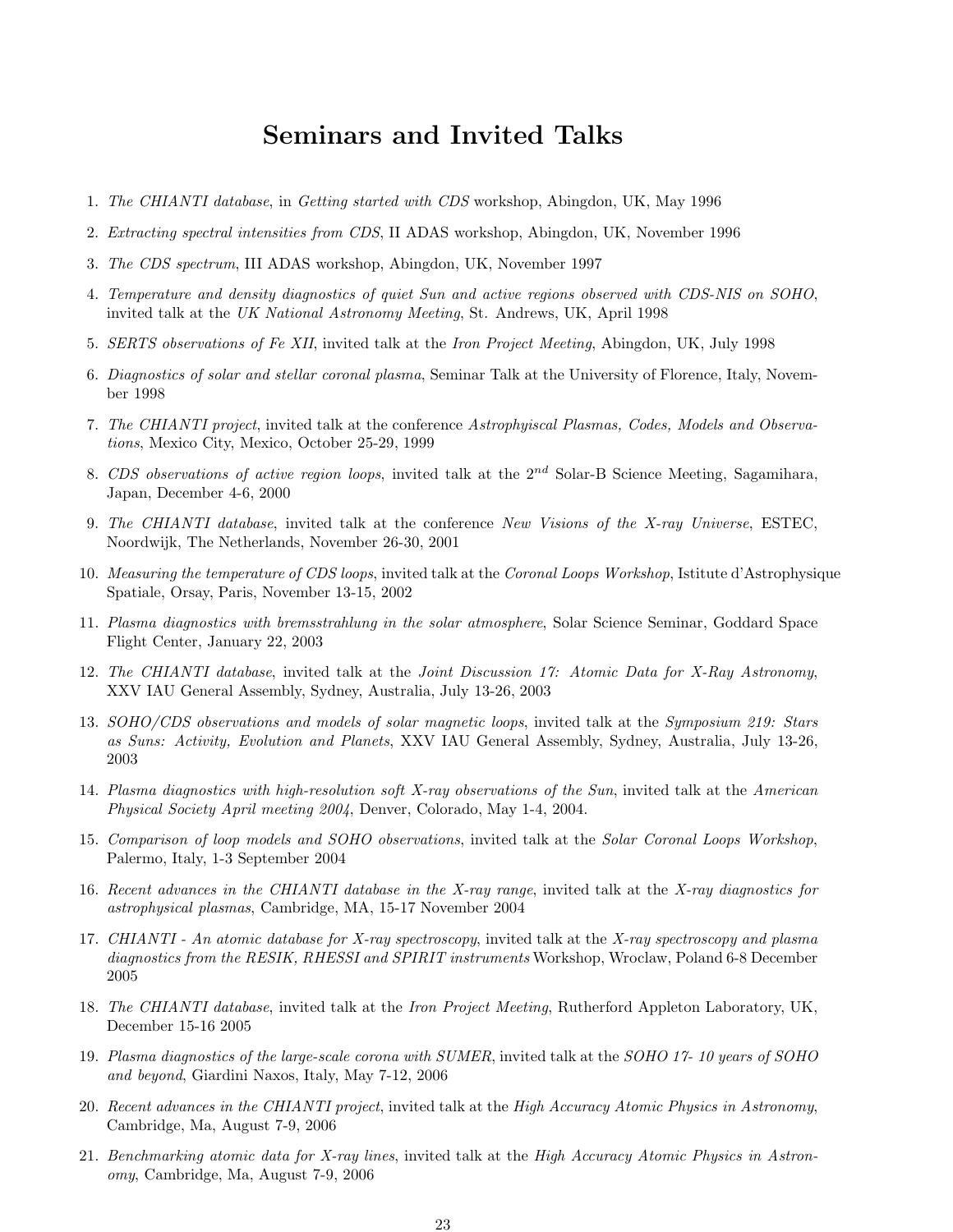- 22. Abundance measurements with EUV and UV spectra: how good are they?, invited talk at the  $14<sup>th</sup>$  Cambridge Workshop on Cools Stars, Stellar Systems and the Sun, Pasadena, Ca, November 6-10, 2006
- 23. The thermal structure of the solar corona, seminar at the Institute of Space and Astronoautical Sciences (ISAS), Tokyo, Japan, November 15, 2007
- 24. The thermal structure of the solar corona, seminar at the Harvard-Smithsonian Center for Astrophysics, Cambridge, Ma, USA, November 26, 2007
- 25. The thermal structure of the solar corona, seminar at the Naval Research Laboratory, Washington, DC, USA November 29, 2007
- 26. The CHIANTI atomic data for astrophysics project: Recent advances invited talk at the SELAC workshop on atomic ion stage abundances in astrophysical plasmas, Auburn, Al, USA, February 25-26 2008
- 27. CME and current sheet observations from Hinode/EIS and SUMER invited talk at the 2008 CME Workhsop, Cambridge, Ma, August 13-15 2008
- 28. Spectral observations of the heating of CME ejecta invited talk at the SECCHI Team Meeting, Washington, DC October 22-24 2008
- 29. Solar abundances an overview seminar at Rice University, Houston, TX, February 25, 2009
- 30. The thermal structure of the solar upper atmosphere invited review at the Atomic Processes in Plasmas 2009 conference, Monterey, Ca, March 22-26 2009
- 31. Physical conditions in a CME from Hinode, STEREO, and SOHO observations seminar at the Harvard-Smithsonian Center for Astrophysics, Cambridge, Ma, November 9, 2009
- 32. Physical conditions in a CME from Hinode, STEREO, and SOHO observations, seminar at the NASA/Goddard Space Flight Center, Greenbelt, Md, March 10, 2010
- 33. Physical conditions in a CME from Hinode, STEREO, and SOHO observations, seminar at the University of Michigan, Ann Arbor, Mi, March 18, 2010
- 34. Plasma diagnostics of a CME-associated current sheet, invited talk at the Solar Plasma Spectroscopy: Achievements and Future Challenges conference, Cambridge, UK, Sep 13-15 2010
- 35. Physical conditions in a CME from Hinode, STEREO, and SOHO observations, talk at the 2010 AGU Fall Meeting, San Francisco, CA Dec 12-17, 2010
- 36. Coronal Mass Ejections, seminar at the Western Michigan University, Kalamazoo, MI Mar 14, 2011
- 37. The X-ray Sun, invited talk at the APS/DAMOP meeting, Atlanta GA Jun 14, 2011
- 38. Anatomy of a CME from multispacraft observations, seminar at the Institute for Astronomy, University of Hawaii, Jan 13, 2012
- 39. Solar wind diagnostic using both in-situ and spectroscopic measurements, talk at the Workshop on Coronal Magnetism, Boulder, Co, May 21-23, 2012
- 40. Solar wind diagnostic using both in-situ and spectroscopic measurements, Seminar at the High Altitude Observatory, Boulder Co, May 24, 2012
- 41. Solar wind diagnostic using both in-situ and spectroscopic measurements, Invited talk at 2012 SHINE workshop, Maui, HI Jun 25-29 2012
- 42. CHIANTI an atomic database for astrophysical plasmas, invited talk at the Joint IAEA-NFRI technical meeting on data evaluation for atomic, molecular and plasmas-material interaction processes in fusion, Daejeon, South Korea, Sep 4, 2012
- 43. Coronal Plasma Diagnostics from COSMO, seminar at the High Altitude Observatory, Boulder, Co, Nov 15, 2012
- 44. The CHIANTI spectral code, seminar at the High Altitude Observatory, Boulder, Co, Sep 24, 2013